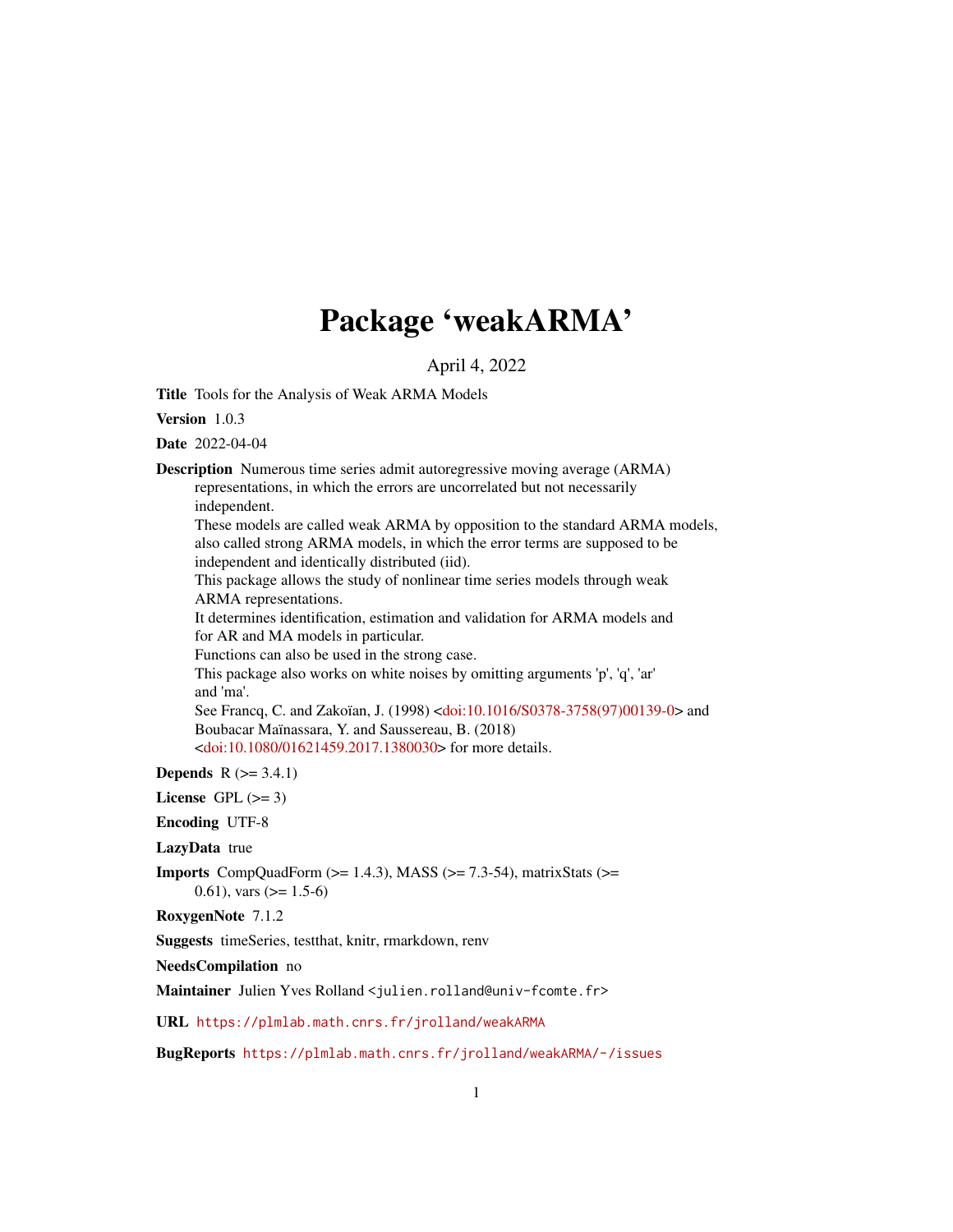```
Author Yacouba Boubacar Maïnassara [aut]
     (<https://orcid.org/0000-0002-8604-5407>),
     Julien Yves Rolland [aut, cre]
     (<https://orcid.org/0000-0002-0960-6688>),
     Coraline Parguey [ctb],
     Vincent Mouillot [ctb]
```
Repository CRAN

Date/Publication 2022-04-04 14:00:02 UTC

## R topics documented:

|       |               | $\overline{2}$ |
|-------|---------------|----------------|
|       |               | 3              |
|       |               | $\overline{4}$ |
|       | CAC40         | 6              |
|       |               | 6              |
|       |               | $\overline{7}$ |
|       |               | 7              |
|       |               | 8              |
|       |               | 9              |
|       |               | <b>10</b>      |
|       | nl acf        | -11            |
|       |               | 12             |
|       |               | -13            |
|       |               | 14             |
|       |               | -16            |
|       |               | -18            |
|       |               | -19            |
|       | <b>VARest</b> | 20             |
|       | wnPT          | 21             |
|       |               | 22             |
|       |               | 23             |
| Index |               | 24             |

<span id="page-1-1"></span>acf.gamma\_m *Computation of autocovariance and autocorrelation for an ARMA residuals.*

#### Description

Computes empirical autocovariances and autocorrelations function for an ARMA process for lag max given.

#### Usage

 $acf.gamma_m(ar = NULL, ma = NULL, y, h, e = NULL)$ 

<span id="page-1-0"></span>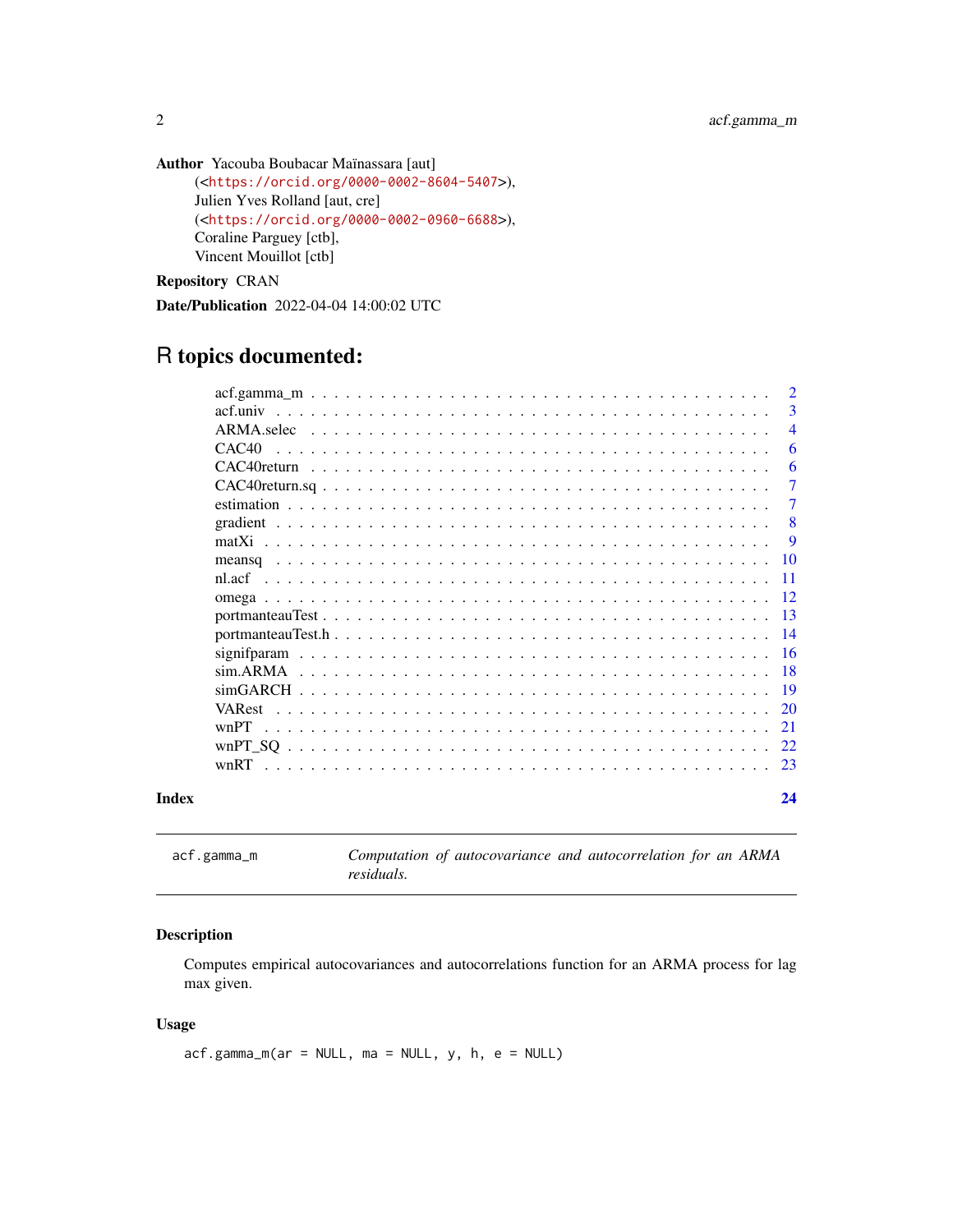#### <span id="page-2-0"></span>acf.univ 3

#### Arguments

| ar | Vector of AR coefficients. If NULL, it is a MA process.                                 |
|----|-----------------------------------------------------------------------------------------|
| ma | Vector of MA coefficients. If NULL, it is a AR process.                                 |
| y  | Univariate time series.                                                                 |
| h  | Computes autocovariances and autocorrelations from lag 1 to lag h with h an<br>integer. |
| e  | Vector of residuals. If NULL, the function will compute it.                             |

### Value

A list with :

gamma\_m Vector of the autocovariances.

rho\_m Vector of the autocorrelations.

#### See Also

[acf.univ](#page-2-1) for autocorrelation and autocovariance for only one given lag h.

#### Examples

```
param.estim \leq estimation(p = 1, q = 1, y = CAC40 return.sq)
acf.gamma_m(ar = param.estim$ar, ma = param.estim$ma, y = CAC40return.sq, h = 20)
```
<span id="page-2-1"></span>

| acf.univ |            |  | Computation of autocovariance and autocorrelation for an ARMA |  |  |
|----------|------------|--|---------------------------------------------------------------|--|--|
|          | residuals. |  |                                                               |  |  |

#### Description

Computes empirical autocovariances and autocorrelations functions for an ARMA process for only one given lag.

#### Usage

 $acf.$ univ(ar = NULL, ma = NULL, y, h, e = NULL)

#### Arguments

| ar | Vector of AR coefficients. If NULL, it is a MA process.                        |
|----|--------------------------------------------------------------------------------|
| ma | Vector of MA coefficients. If NULL, it is a AR process.                        |
| ٧  | Univariate time series.                                                        |
| h  | Given lag to compute autocovariance and autocorrelation, with h an integer.    |
| e  | Vector of residuals of the time series. If NULL, the function will compute it. |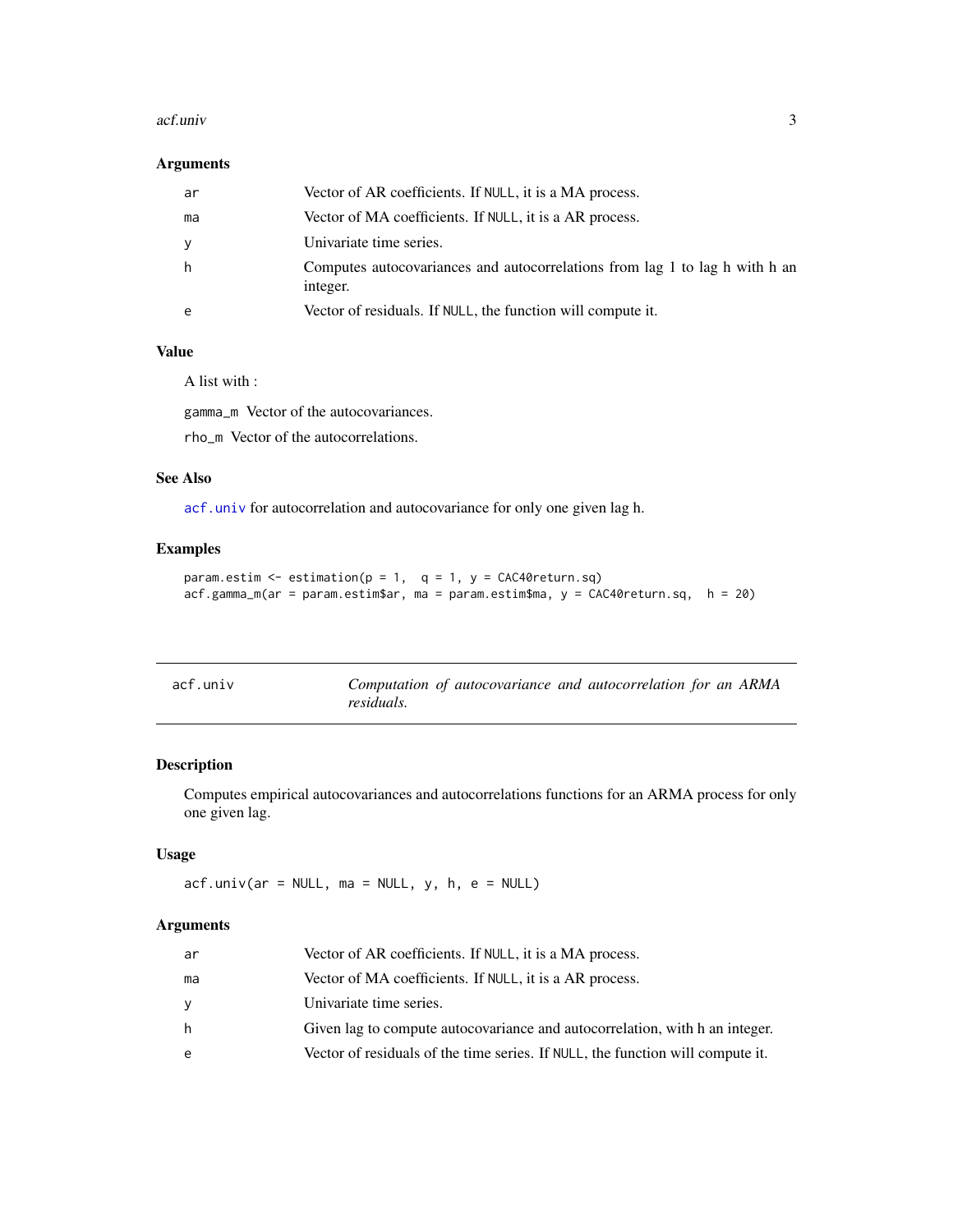#### <span id="page-3-0"></span>Value

A list with :

autocov Value of the autocovariance.

autocor Value of the autocorrelation.

#### See Also

[acf.gamma\\_m](#page-1-1) for autocorrelation and autocovariance for all h lag.

#### Examples

```
param.estim \leq estimation(p = 1, q = 1, y = CAC40return.sq)
acf.univ(ar = param.estim$ar, ma = param.estim$ma, y = CAC40return.sq, h = 20)
```
ARMA.selec *Selection of ARMA models*

#### Description

Identifies the orders p and q of an ARMA model according to several information criteria.

#### Usage

ARMA.selec(data, P, Q, c = 2)

#### Arguments

| data    | Univariate time series.                                              |
|---------|----------------------------------------------------------------------|
| - P     | Integer for the maximum lag order of autoregressive component.       |
| $\circ$ | Integer for the maximum lag order of moving-average component.       |
| C.      | Real number >1 needed to compute Hannan-Quinn information criterion. |

#### Details

The fitted model which is favored is the one corresponding to the minimum value of the criterion. The most popular criterion is the Akaike information criterion (AIC). This was designed to be an approximately unbiased estimator of a fitted model. For small sample or when the number of fitted parameters is large, it is more appropriate to manipulate a corrected AIC version (AICc) which is more nearly unbiased. But these two criteria are inconsistent for model orders selection. If you want to use a consistent criterion, it is possible to take the Bayesian information criterion (BIC) or the Hannan-Quinn information criteria (HQ).

For the weak ARMA, i.e under the assumption that the errors are uncorrelated but not necessarily independant, modified criteria has been adapted : AICm, AICcm, BICm, HQm.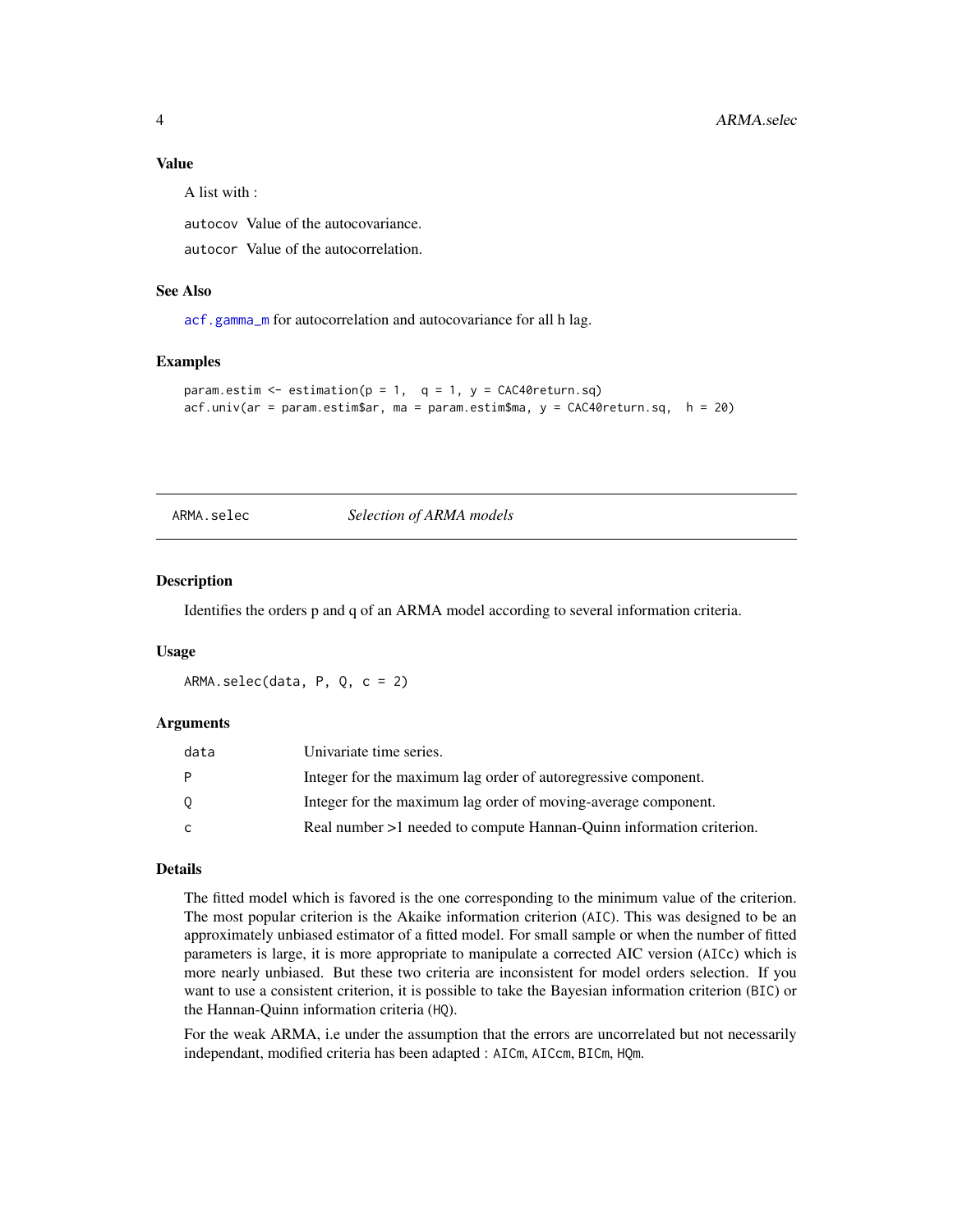#### ARMA.selec 5

The criteria definitions are the following :

$$
AIC = n \log(\sigma^2) + 2(p+q)
$$
  
\n
$$
AICm = n \log(\sigma^2) + \frac{Tr(IJ^{-1})}{\sigma^2}
$$
  
\n
$$
AICc = n \log(\sigma^2) + n + \frac{n}{(n - (p+q+1))} 2(p+q)
$$
  
\n
$$
AICcm = n \log(\sigma^2) + \frac{n^2}{(n - (p+q+1))} + \frac{n}{(2(n - (p+q+1)))} \frac{Tr(IJ^{-1})}{\sigma^2}
$$
  
\n
$$
BIC = n \log(\sigma^2) + (p+q) \log(n)
$$
  
\n
$$
BICm = n \log(\sigma^2) + \frac{1}{2} \frac{Tr(IJ^{-1})}{\sigma^2} \log(n)
$$
  
\n
$$
HQ = n \log(\sigma^2) + 2c(p+q) \log(\log(n))
$$
  
\n
$$
HQm = n \log(\sigma^2) + c \frac{Tr(IJ^{-1})}{\sigma^2} \log(\log(n))
$$

#### Value

A list of the different criteria, each item contains the matrix of the computed value for the different model and the selected order with this criterion (corresponding to the minimum value in the previous matrix).

#### References

Boubacar Maïnassara, Y. 2012, Selection of weak VARMA models by modified Akaike's information criteria, *Journal of Time Series Analysis*, vol. 33, no. 1, pp. 121-130

Boubacar Maïnassara, Y. and Kokonendji, C. C. 2016, Modified Schwarz and Hannan-Quin information criteria for weak VARMA models, *Stat Inference Stoch Process*, vol. 19, no. 2, pp. 199-217

#### Examples

ARMA.selec (CAC40return.sq, P = 3, Q = 3)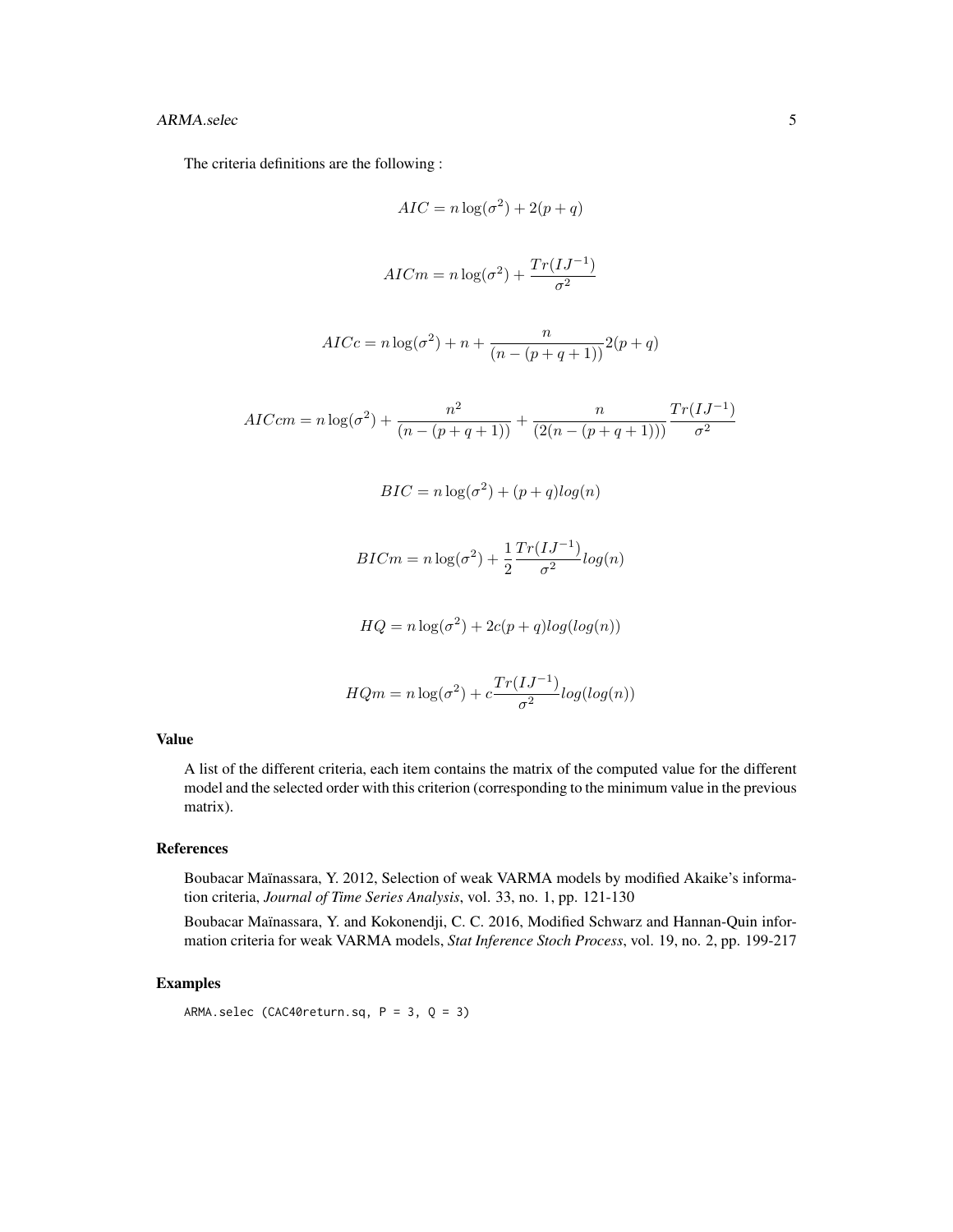<span id="page-5-2"></span><span id="page-5-0"></span>

This data set considers market index at the closure of the market from March 1, 1990 to June 14, 2021.

#### Usage

CAC40

#### Format

A vector with the variable Close.

There are 7936 observations. We removed every NULL values.

### Source

Data pulled from Yahoo Finance: 'https://fr.finance.yahoo.com/quote/%5EFCHI/history?p=%5EFCHI'

#### See Also

[CAC40return](#page-5-1) and [CAC40return.sq](#page-6-1)

<span id="page-5-1"></span>CAC40return *Paris stock exchange return*

#### Description

This data set considers CAC40 return at the closure of the market from March 2, 1990 to June 14, 2021.

#### Usage

CAC40return

#### Format

A numerical vector with 7935 observations.

We computed every value from the dataset [CAC40](#page-5-2) with the following code:

```
cac<-CAC40;
n<-length(cac);
rend < -rep(0, n);rend[2:n]<-(log(cac[2:n]/cac[1:(n-1)])*100);
CAC40return<-rend[2:n]
```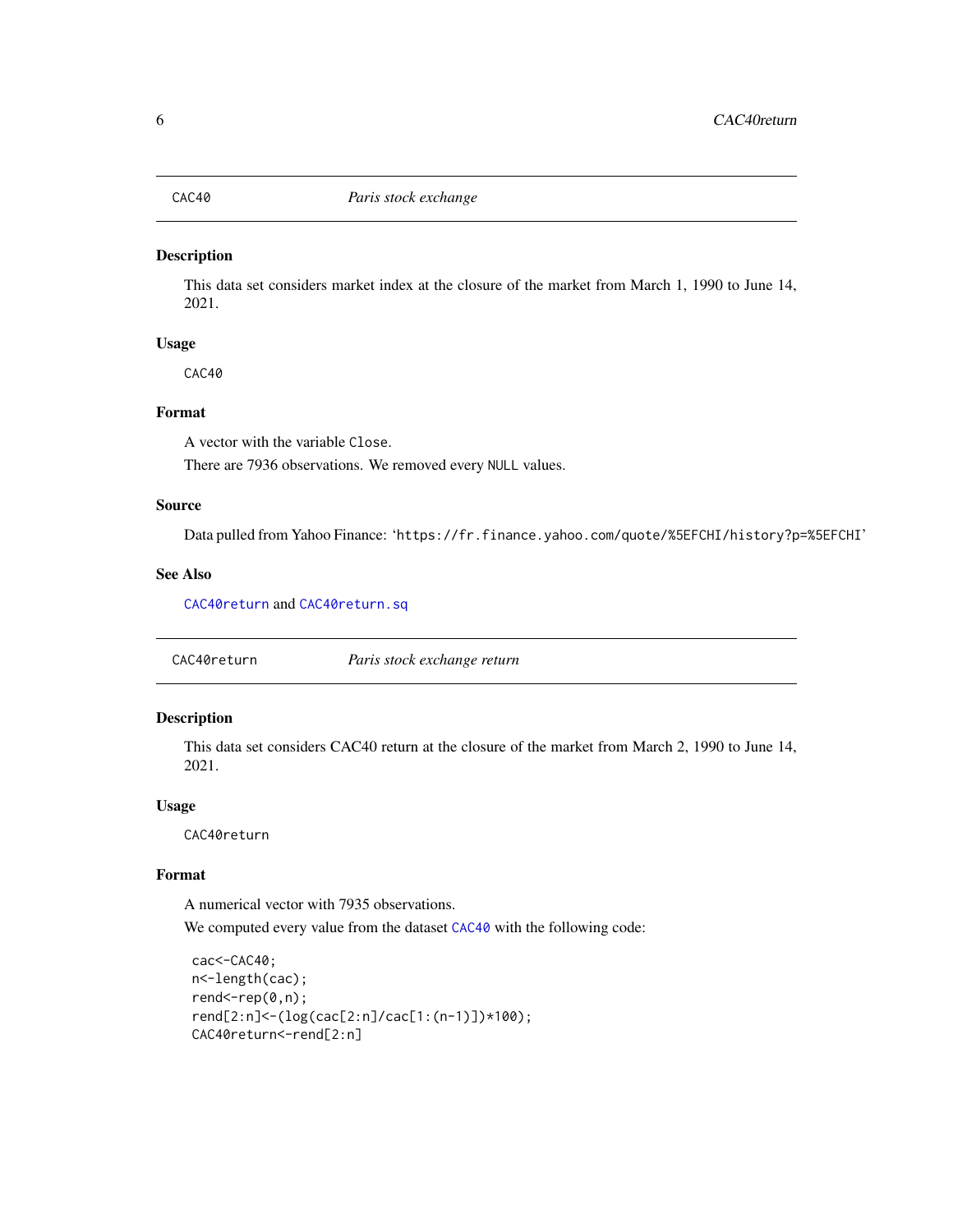#### <span id="page-6-0"></span>CAC40return.sq 7

#### See Also

[CAC40](#page-5-2) and [CAC40return.sq](#page-6-1)

<span id="page-6-1"></span>CAC40return.sq *Paris stock exchange square return*

#### Description

This data set considers CAC40 square return at the closure of the market from March 2, 1990 to June 14, 2021.

#### Usage

CAC40return.sq

#### Format

A numerical vector with 7935 observations.

We computed every value from the dataset  $CAC40$  with the following code:

```
cac<-CAC40;
n<-length(cac);
rend<-rep(0,n);
rend[2:n]<-(log(cac[2:n]/cac[1:(n-1)])*100);
CAC40return.sq<-rend[2:n]^2
```
#### See Also

[CAC40](#page-5-2) and [CAC40return](#page-5-1)

<span id="page-6-2"></span>estimation *Parameters estimation of a time series.*

#### Description

Estimates the parameters of a time series for given orders p and q

#### Usage

 $estimation(p = NULL, q = NULL, y, meanparam = FALSE)$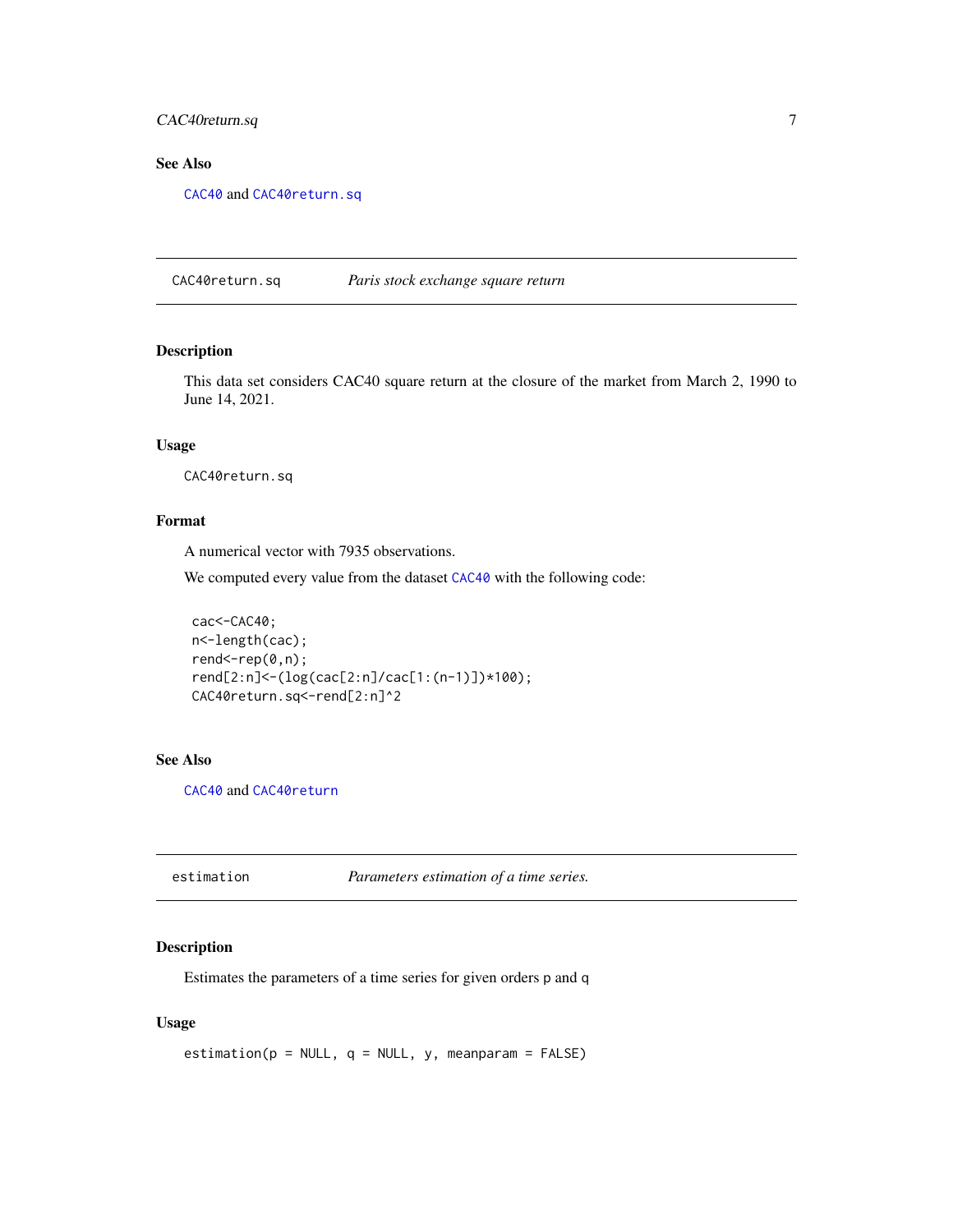#### <span id="page-7-0"></span>Arguments

| D         | Order of AR, if NULL, MA is computed.                                                                |
|-----------|------------------------------------------------------------------------------------------------------|
|           | Order of MA, if NULL, AR is computed.                                                                |
|           | Univariate time series.                                                                              |
| meanparam | Logical argument if the mean parameter has to be computed or not. If FALSE $\mu$<br>is not computed. |

#### Details

This function uses the algorithm BFGS in the function optim to minimize our objective function [meansq](#page-9-1).

#### Value

List of estimate coefficients:

- mu Mean parameter.
- ar Vector of AR coefficients with length is equal to p.
- ma Vector of MA coefficients with length is equal to q.
- sigma.carre Mean square residuals.

#### References

Francq, C. and Zakoïan, J. 1998, Estimating linear representations of nonlinear processes *Journal of Statistical Planning and Inference*, vol. 68, no. 1, pp. 145-165.

#### Examples

```
y<-sim.ARMA(1000,ar = c(0.9,-0.3), ma = 0.2, method = "product")
estimation(p = 2, q = 1, y = y)
estimation(p = 1, q = 1, y = CAC40return.sq, meanparam = TRUE)
```
<span id="page-7-1"></span>

| gradient |
|----------|
|          |
|          |
|          |

Computation the gradient of the residuals of an ARMA model

#### Description

Computes the gradient of the residuals of an ARMA model.

#### Usage

 $gradient(ar = NULL, ma = NULL, y)$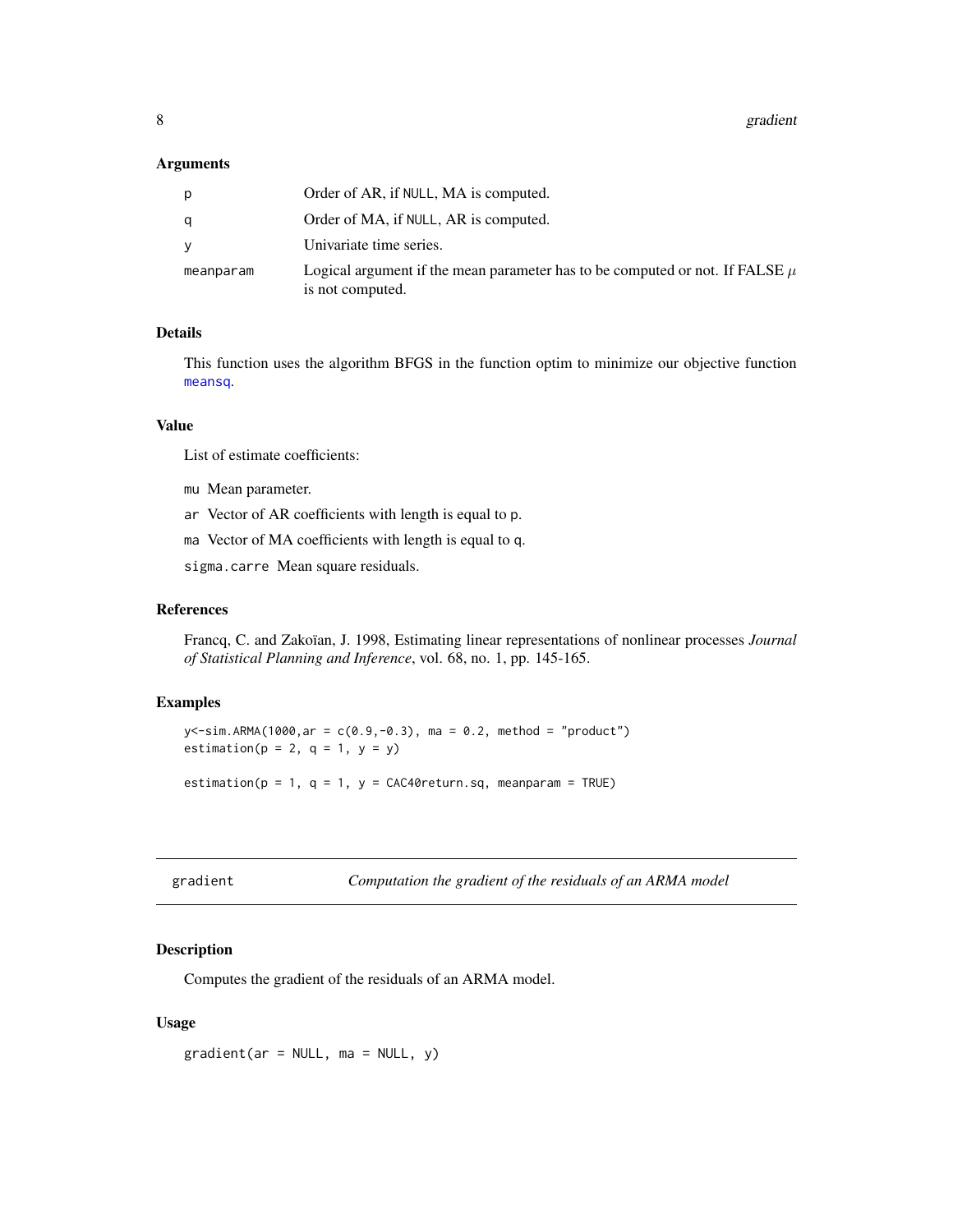#### <span id="page-8-0"></span> $maxX$ i 9

#### Arguments

| ar | Vector of ar coefficients. |
|----|----------------------------|
| ma | Vector of ma coefficients. |
|    | Univariate time series.    |

#### Value

A list containing:

der.eps Matrix of the gradient.

esp Vector of residuals.

#### Examples

est <- estimation( $p = 1$ ,  $q = 1$ ,  $y = CAC40$  return.sq) gradient(ar = est\$ar, ma = est\$ma, y = CAC40return.sq)

#### <span id="page-8-1"></span>matXi *Estimation of Fisher information matrix I*

#### Description

Uses a consistent estimator of the matrix I based on an autoregressive spectral estimator.

#### Usage

 $matXi(data, p = 0, q = 0)$ 

#### Arguments

| data | Matrix of dimension $(p+q,n)$ .        |
|------|----------------------------------------|
| р    | Dimension of AR estimate coefficients. |
| α    | Dimension of MA estimate coefficients. |

#### Value

Estimate Fisher information matrix  $I = \sum_{h=-\infty}^{+\infty} cov(2e_t \nabla e_t, 2e_{t-h} \nabla e_{t-h})$  where  $\nabla e_t$  denotes the gradient of the residuals.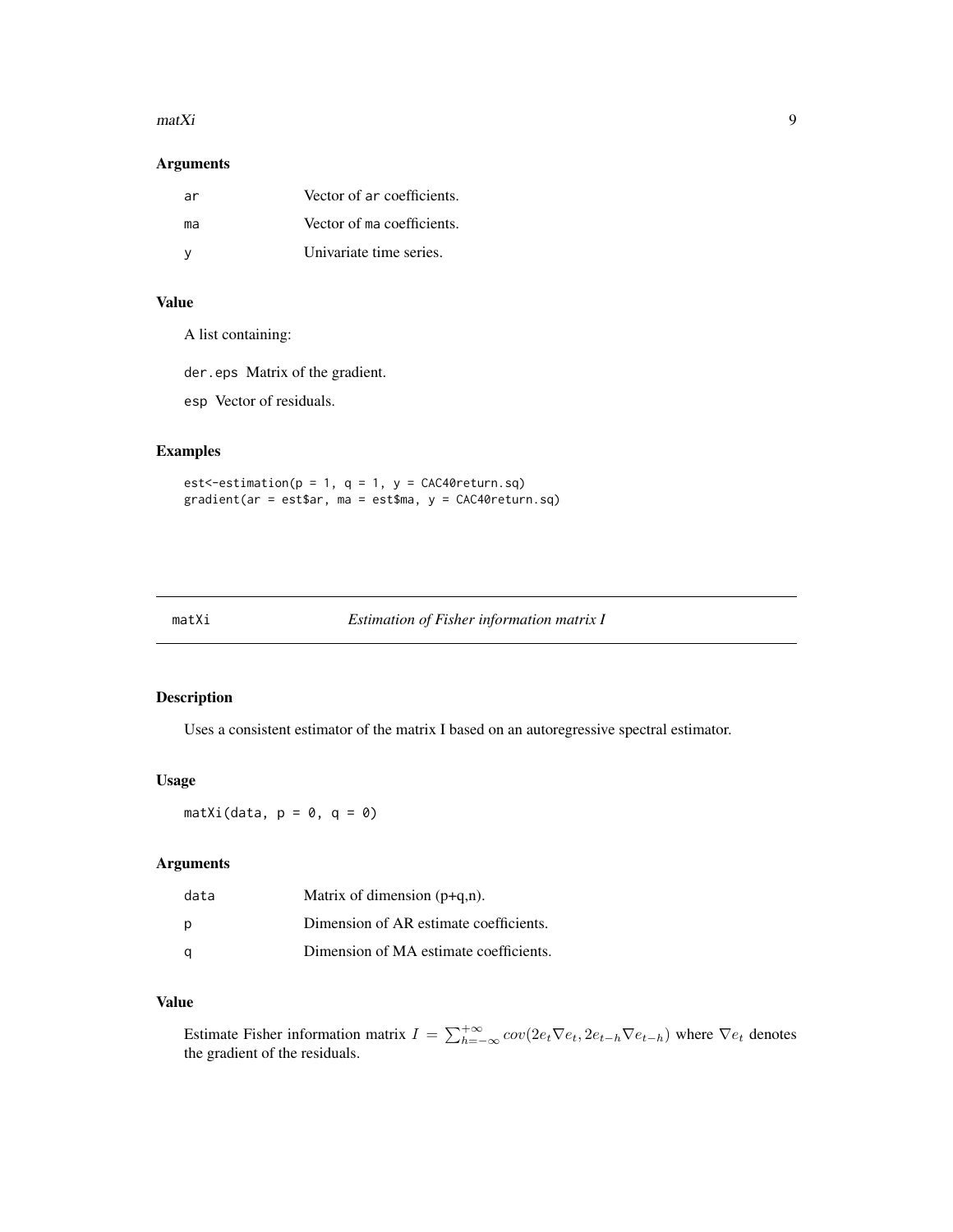#### <span id="page-9-0"></span>References

Berk, Kenneth N. 1974, Consistent autoregressive spectral estimates, *The Annals of Statistics*, vol. 2, pp. 489-502.

Boubacar Maïnassara, Y. and Francq, C. 2011, Estimating structural VARMA models with uncorrelated but non-independent error terms, *Journal of Multivariate Analysis*, vol. 102, no. 3, pp. 496-505.

Boubacar Mainassara, Y. and Carbon, M. and Francq, C. 2012, Computing and estimating information matrices of weak ARMA models *Computational Statistics & Data Analysis*, vol. 56, no. 2, pp. 345-361.

<span id="page-9-1"></span>

#### meansq *Function optim will minimize*

#### Description

Computes the mean square of the time series at the point x, will be minimize with the [optim](#page-0-0) function in our function [estimation](#page-6-2).

#### Usage

 $meansq(x, dim.ar = NULL, dim.ma = NULL, y)$ 

#### Arguments

| X      | One point in $\mathbb{R}^{(p+q)}$ . |
|--------|-------------------------------------|
| dim.ar | Length of AR vector.                |
| dim.ma | Length of MA vector.                |
|        | Vector of a time series.            |

#### Value

ms Mean square at the point x.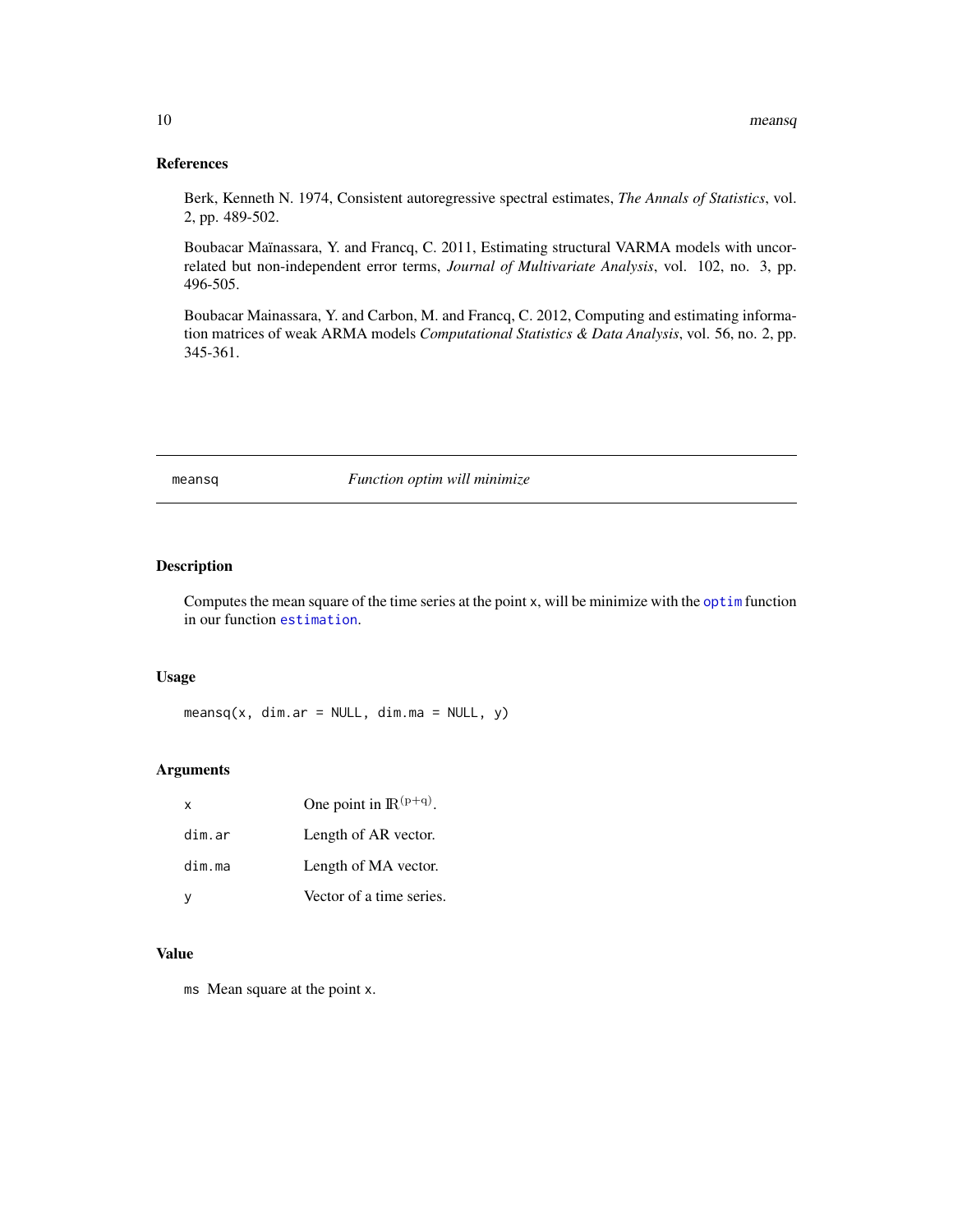<span id="page-10-0"></span>

Plots autocorrelogram for non linear process.

#### Usage

```
nl.acf(
  ar = NULL,ma = NULL,y,
 main = NULL,
 nlag = NULL,
  conflevel = 0.05,
  z = 1.2,
  aff = "both"\lambda
```
#### Arguments

| ar        | Vector of AR coefficients. If NULL, we consider a MA process.                                                                              |
|-----------|--------------------------------------------------------------------------------------------------------------------------------------------|
| ma        | Vector of MA coefficients. If NULL, we consider an AR process.                                                                             |
| У         | Univariate time series.                                                                                                                    |
| main      | Character string representing the title for the plot.                                                                                      |
| nlag      | Maximum lag at which to calculate the acf. If NULL, it is determinate by $nlag =$<br>$min(10log(n))$ where n is the number of observation. |
| conflevel | Value of the confidence level, 5% by default.                                                                                              |
| z         | Zoom on the graph.                                                                                                                         |
| aff       | Specify the method between SN, M and both (see in Details).                                                                                |

#### Details

For the argument aff you have the choice between: SN, M and both. SN prints the self-normalized method (see Boubacar Maïnassara and Saussereau) in green, M prints the modified method introduced by Francq, Roy and Zakoïan (see also Boubacar Maïnassara) in red and both prints both of the methods.

#### Value

An autocorrelogram with every autocorrelations from 1 to a lag max, and with methods you choose to print.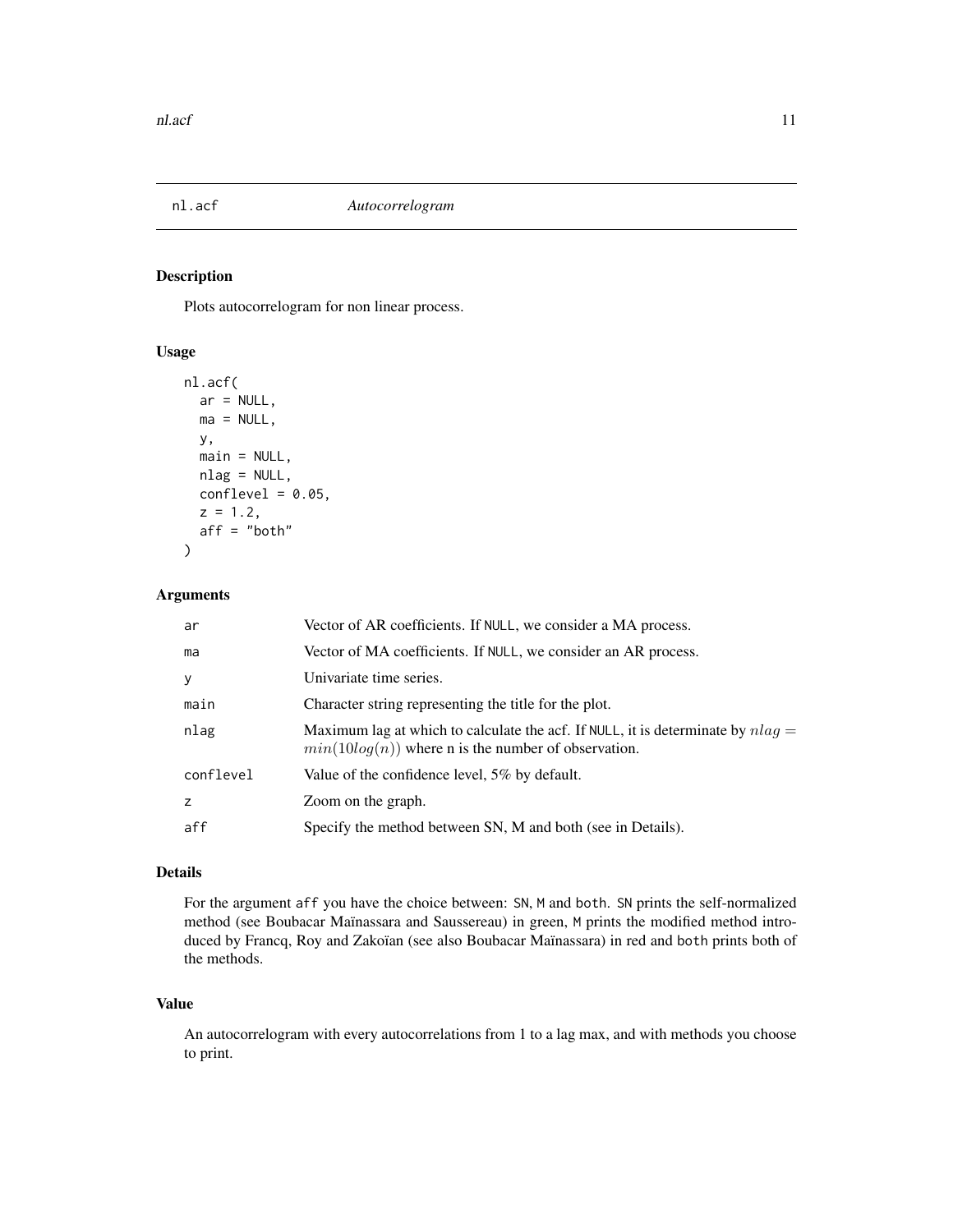#### <span id="page-11-0"></span>Note

The only value available for the argument conflevel are 0.1, 0.05, 0.025, 0.01 or 0.005.

#### References

Boubacar Maïnassara, Y. 2011, Multivariate portmanteau test for structural VARMA models with uncorrelated but non-independent error terms *Journal of Statistical Planning and Inference*, vol. 141, no. 8, pp. 2961-2975.

Boubacar Maïnassara, Y.and Saussereau, B. 2018, Diagnostic checking in multivariate ARMA models with dependent errors using normalized residual autocorrelations , *Journal of the American Statistical Association*, vol. 113, no. 524, pp. 1813-1827.

Francq, C., Roy, R. and Zakoïan, J.M. 2005, Diagnostic Checking in ARMA Models with Uncorrelated Errors, *Journal of the American Statistical Association*, vol. 100, no. 470, pp. 532-544.

Lobato, I.N. 2001, Testing that a dependant process is uncorrelated. J. Amer. Statist. Assos. 96, vol. 455, pp. 1066-1076.

#### Examples

```
est <-estimation(p = 1, q = 1, y = CAC40 return.sq)
nl.acf(ar = est$ar, ma = est$ma, y = CAC40return.sq, main = "Autocorrelation of an ARMA(1,1)
residuals of the CAC40 return square", nlag = 20)
```
<span id="page-11-1"></span>omega *Computation of Fisher information matrice*

#### Description

Computes matrices of Fisher information like I, J.

#### Usage

 $omega(a r = NULL, ma = NULL, y)$ 

#### Arguments

| ar | Vector of AR coefficients. If NULL, the simulation is a MA process. |
|----|---------------------------------------------------------------------|
| ma | Vector of MA coefficients. If NULL, the simulation is a AR process. |
|    | Univariate time series.                                             |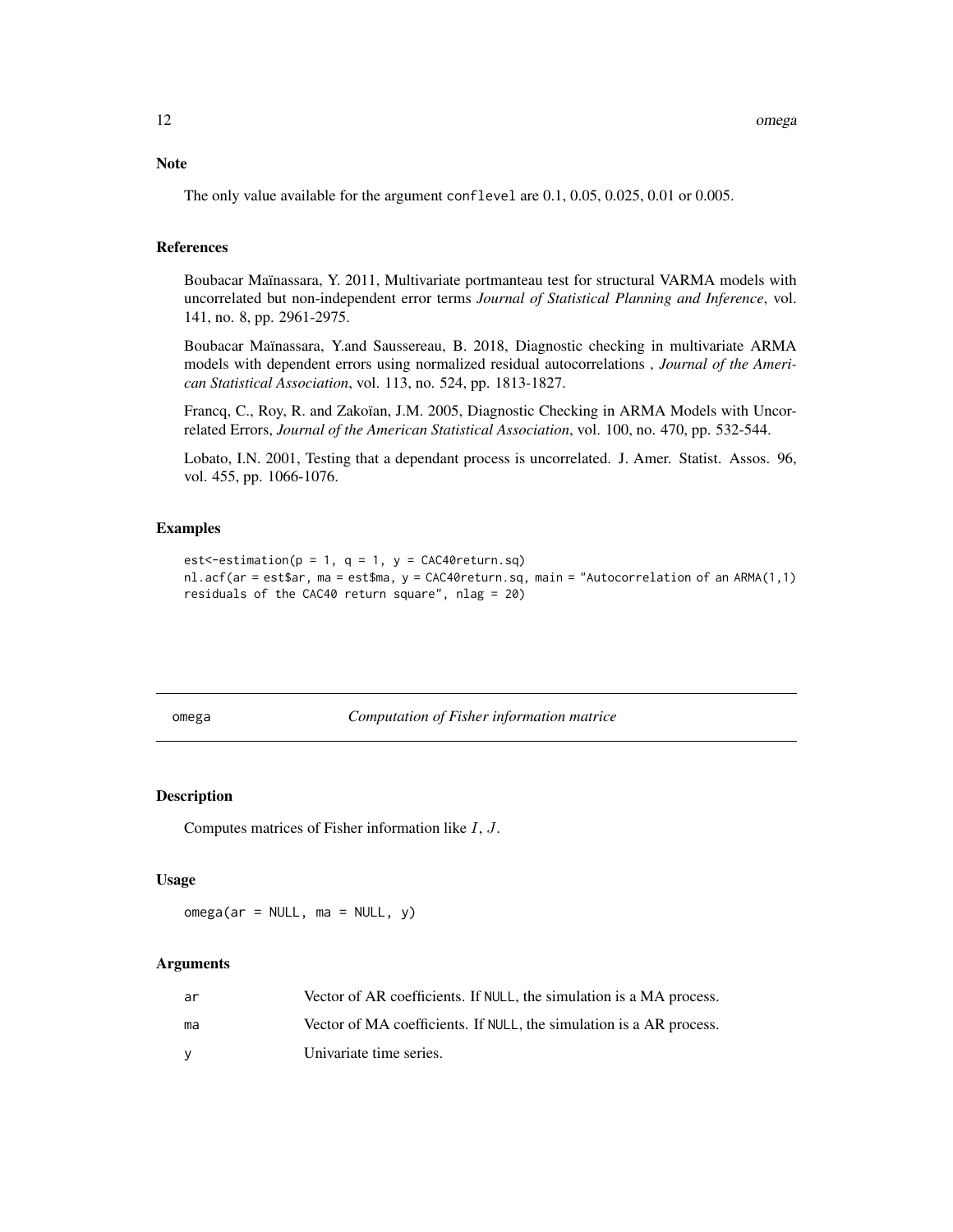#### <span id="page-12-0"></span>Value

A list of matrix containing:

- I Matrix I computed in function [matXi](#page-8-1).
- J Matrix J computed as  $\frac{2}{n}H(e)H(e)^t$  where e is the residuals vector.
- J.inv Inverse of the matrix J.

matOmega Matrix variance-covariance in the weak case computed as  $J^{-1}IJ^{-1}$ .

matvar.strong Matrix variance-covariance in the strong case computed as  $2\sigma^2 J^{-1}$ .

standard.dev.Omega Standard deviation of the matrix matOmega.

standard.dev.strong Standard deviation of the matrix matvar.strong.

sig2 Innovation variance estimate.

#### Examples

```
y \le -\sin ARMA(n = 1000, ar = c(0.95,-0.8), ma = -0.6)
est < - estimation(p = 2, q = 1, y = y)
omega(ar = est$ar, ma = est$ma, y = y)
estCAC<-estimation(p = 1, q = 1, y = CAC40return . sq, meanparam = TRUE)omega(ar = estCAC$ar, ma = estCAC$ma, y = CAC40return.sq)
```
<span id="page-12-1"></span>portmanteauTest *Portmanteau tests*

#### Description

Realizes portmanteau tests of the first m lags, this function uses [portmanteauTest.h](#page-13-1) for h in 1:m.

#### Usage

portmanteauTest(ar = NULL, ma = NULL, y, m = NULL)

#### Arguments

| ar | Vector of AR coefficients. If NULL, it is a MA process.  |
|----|----------------------------------------------------------|
| ma | Vector of MA coefficients. If NULL, it is an AR process. |
| y  | Univariate time series.                                  |
| m  | Integer for the lag.                                     |

#### Value

A list of vectors of length m, corresponding to statistics and p-value for each lag, for standard, modified and self-normalized Ljung-Box and Box-Pierce methods.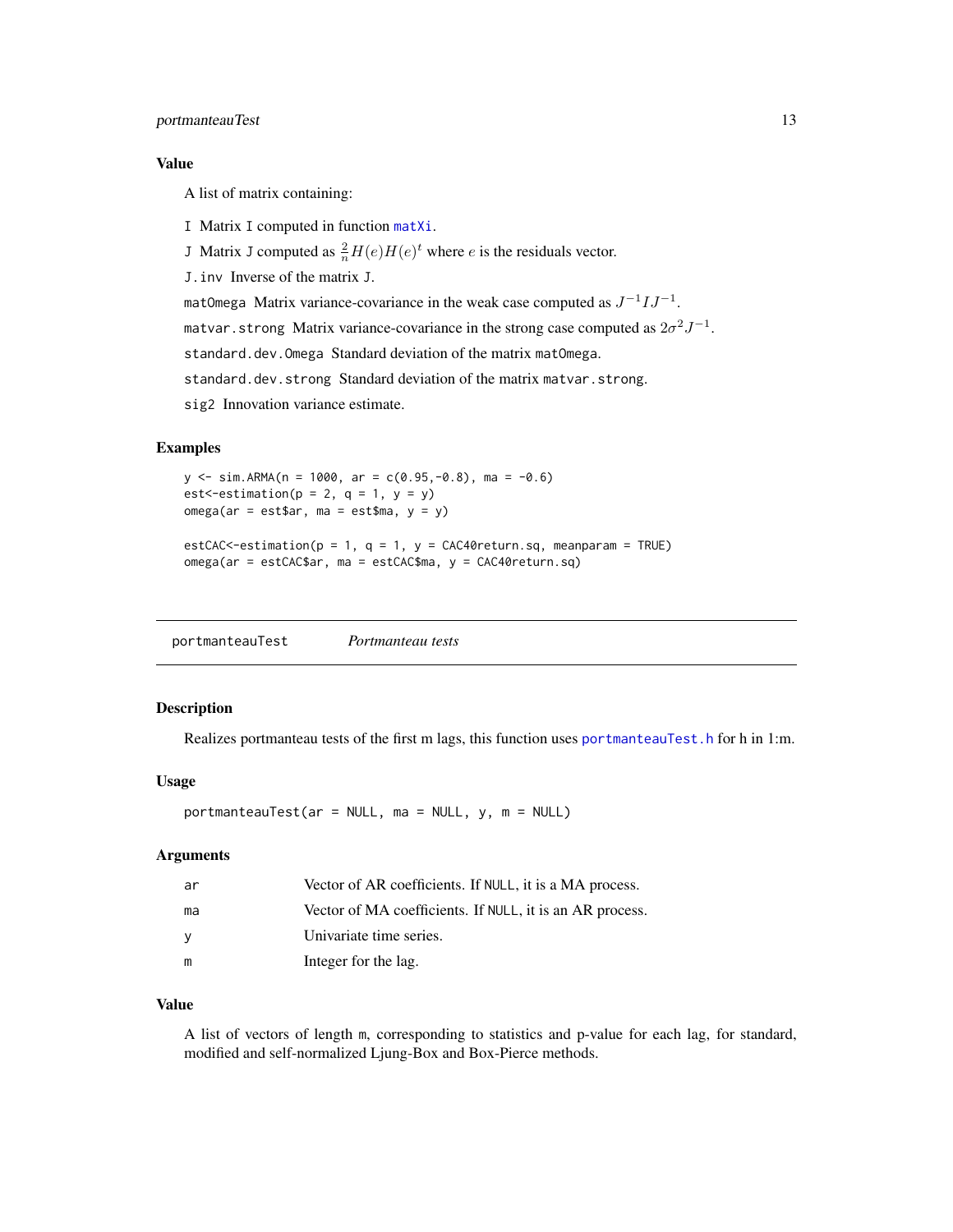#### <span id="page-13-0"></span>References

Boubacar Maïnassara, Y. 2011, Multivariate portmanteau test for structural VARMA models with uncorrelated but non-independent error terms *Journal of Statistical Planning and Inference*, vol. 141, no. 8, pp. 2961-2975.

Boubacar Maïnassara, Y. and Saussereau, B. 2018, Diagnostic checking in multivariate ARMA models with dependent errors using normalized residual autocorrelations , *Journal of the American Statistical Association*, vol. 113, no. 524, pp. 1813-1827.

Francq, C., Roy, R. and Zakoïan, J.M. 2005, Diagnostic Checking in ARMA Models with Uncorrelated Errors, *Journal of the American Statistical Association*, vol. 100, no. 470, pp. 532-544.

#### See Also

[portmanteauTest.h](#page-13-1) to obtain statistics for only one h lag.

#### Examples

```
est <- estimation(p = 1, q = 1, y = CAC40 return.sq)
portmanteauTest(ar = est$ar, ma = est$ma, y = CAC40return.sq, m = 20)
```
<span id="page-13-1"></span>portmanteauTest.h *Portmanteau tests for one lag.*

#### Description

Computes Box-Pierce and Ljung-Box statistics for standard, modified and self-normalized test procedures.

#### Usage

```
portmanteauTest.h(ar = NULL, ma = NULL, y, h, grad = NULL)
```
#### Arguments

| ar   | Vector of AR coefficients. If NULL, it is a MA process.                                    |
|------|--------------------------------------------------------------------------------------------|
| ma   | Vector of MA coefficients. If NULL, it is an AR process.                                   |
| y    | Univariate time series.                                                                    |
| h    | Integer for the chosen lag.                                                                |
| grad | Gradient of the series from the function gradient. If NULL gradient will be com-<br>puted. |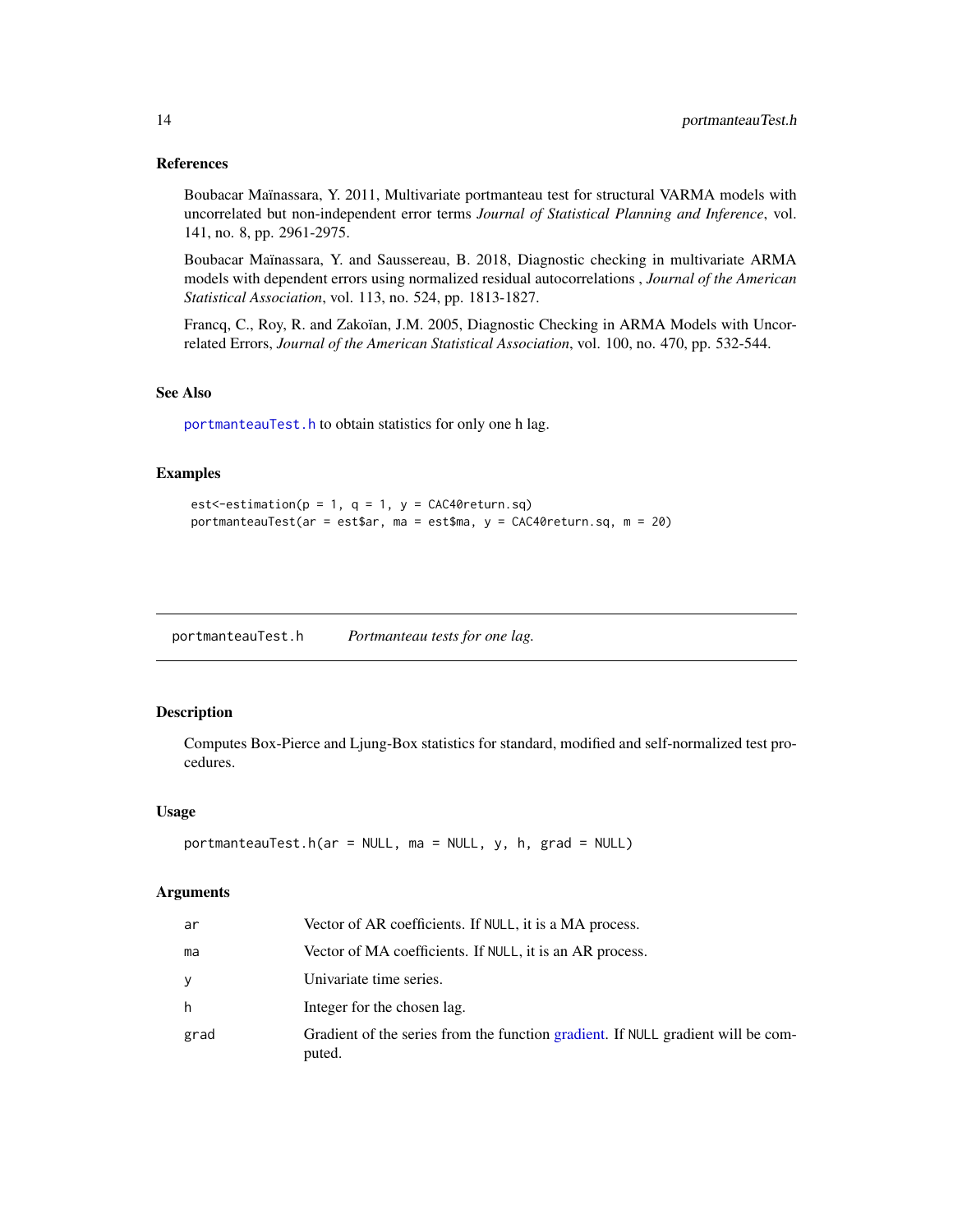#### <span id="page-14-0"></span>Details

Portmanteau statistics are generally used to test the null hypothesis. H0 :  $X_t$  satisfies an ARMA(p,q) representation.

The Box-Pierce (BP) and Ljung-Box (LB) statistics, defined as follows, are based on the residual empirical autocorrelation.

$$
Q_m^{BP} = n \sum_{h}^{m} \rho^2(h)
$$

$$
Q_m^{LB} = n(n+2) \sum_{h}^{m} \frac{\rho^2(h)}{(n-h)}
$$

The standard test procedure consists in rejecting the null hypothesis of an  $ARMA(p,q)$  model if the statistic  $Q_m > \chi^2(1-\alpha)$  where  $\chi^2(1-\alpha)$  denotes the  $(1-\alpha)$ -quantile of a chi-squared distribution with m-(p+q) (where m > p + q) degrees of freedom. The two statistics have the same asymptotic distribution, but the LB statistic has the reputation of doing better for small or medium sized samples.

But the significance limits of the residual autocorrelation can be very different for an ARMA models with iid noise and ARMA models with only uncorrelated noise but dependant. The standard test is obtained under the stronger assumption that  $\epsilon_t$  is iid. So we give an another way to obtain the exact asymptotic distribution of the standard portmanteau statistics under the weak dependence assumptions.

Under H0, the statistics  $Q_m^{BP}$  and  $Q_m^{LB}$  converge in distribution as  $n \to \infty$ , to

$$
Z_m(\xi_m) := \sum_i^m \xi_{i,m} Z_i^2
$$

where  $\xi_m = (\xi'_{1,m}, ..., \xi'_{m,m})$  is the eigenvalues vector of the asymptotic covariance matrix of the residual autocorrelations vector and  $Z_1, ..., Z_m$  are independent  $\mathcal{N}(0, 1)$  variables.

So when the error process is a weak white noise, the asymptotic distribution  $Q_m^{BP}$  and  $Q_m^{LB}$  statistics is a weighted sum of chi-squared. The distribution of the quadratic form  $Z_m(\xi_m)$  can be computed using the algorithm by Imhof available here : [imhof](#page-0-0)

We propose an alternative method where we do not estimate an asymptotic covariance matrix. It is based on a self-normalization based approach to construct a new test-statistic which is asymptotically distribution-free under the null hypothesis.

The sample autocorrelation, at lag h take the form  $\hat{\rho}(h) = \frac{\hat{\Gamma}(h)}{\hat{\Gamma}(0)}$ . Where  $\hat{\Gamma}(h) = \frac{1}{n} \sum_{t=h+1}^{n} \hat{e}_t \hat{e}_{t-h}$ . With  $\hat{\Gamma}_m = (\hat{\Gamma}(1), ..., \hat{\Gamma}(m))$  The vector of the first m sample autocorrelations is written  $\hat{\rho}_m =$  $(\hat{\rho}(1),...,\hat{\rho}(m))'.$ 

The normalization matrix is defined by  $\hat{C}_m = \frac{1}{n^2} \sum_{t=1}^n \hat{S}_t \hat{S}'_t$  where  $\hat{S}_t = \sum_{j=1}^t (\hat{\Lambda} \hat{U}_j - \hat{\Gamma}_m)$ . The sample autocorrelations satisfy  $Q_m^{SN} = n\hat{\sigma}^4 \hat{\rho}'_m \hat{C}_m^{-1} \hat{\rho}_m \rightarrow U_m$ .

$$
\tilde{Q}_m^{SN} = n\hat{\sigma}^4 \hat{\rho}'_m D_{n,m}^{1/2} \hat{C}_m^{-1} D_{n,m}^{1/2} \hat{\rho}_m \to U_m
$$
 representing respectively the version modified of Box-  
 Pierce (BP) and Ljung-Box (LB) statistics. Where  $D_{n,m} = \begin{pmatrix} \frac{n}{n-1} & 0 \\ 0 & \frac{n}{n-m} \end{pmatrix}$ . The critical

values for  $U_m$  have been tabulated by Lobato.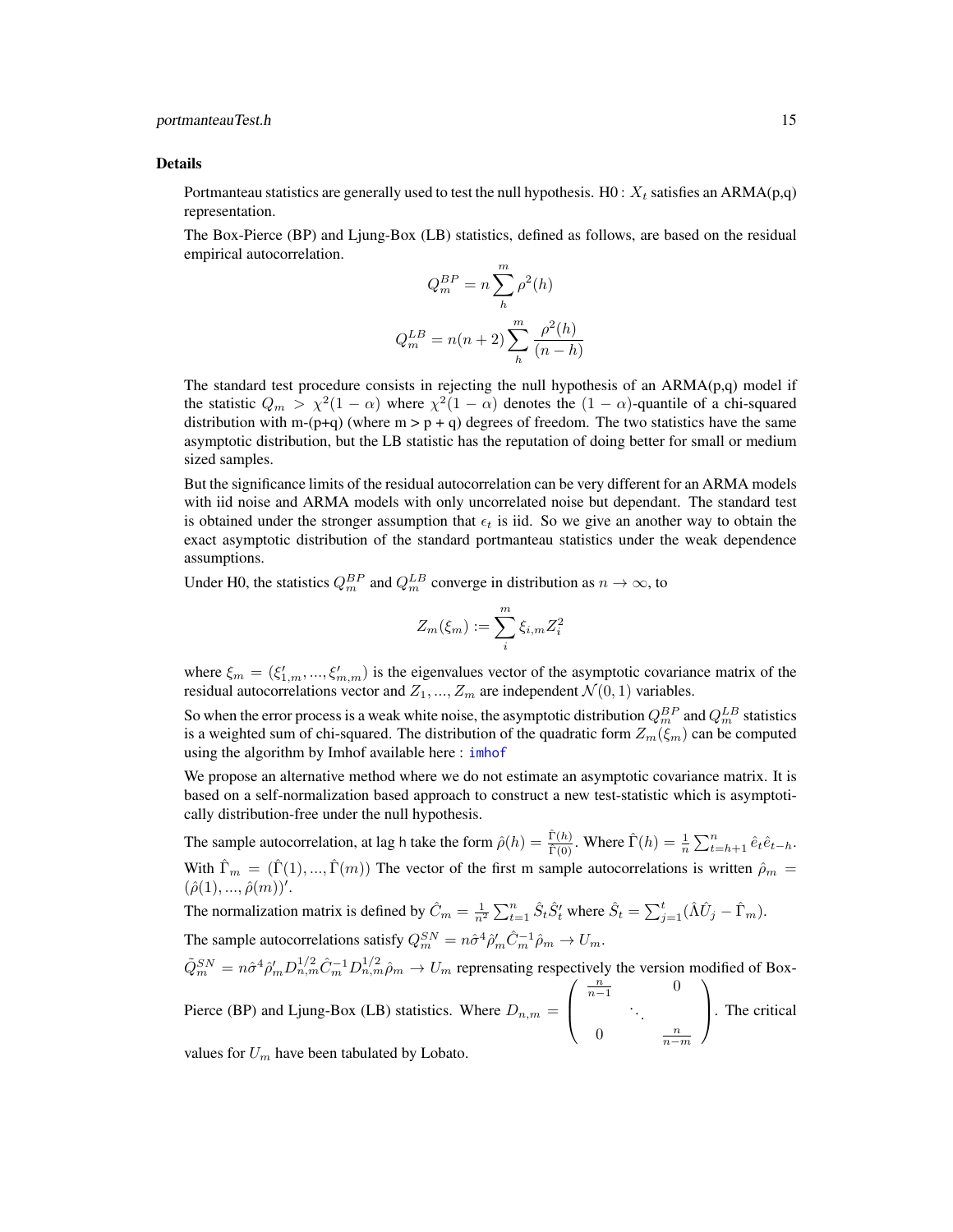#### <span id="page-15-0"></span>Value

A list including statistics and p-value:

- Pm.BP Standard portmanteau Box-Pierce statistics.
- PvalBP p-value corresponding at standard test where the asymptotic distribution is approximated by a chi-squared
- PvalBP.Imhof p-value corresponding at the exact asymptotic distribution of the standard portmanteau Box-Pierce statistics.
- Pm.LB Standard portmanteau Box-Pierce statistics.
- PvalLB p-value corresponding at standard test where the asymptotic distribution is approximated by a chi-squared.
- PvalLB.Imhof p-value corresponding at the exact asymptotic distribution of the standard portmanteau Ljung-Box statistics.
- LB.modSN Ljung-Box statistic with the self-normalization method.
- BP.modSN Box-Pierce statistic with the self-normalization method.

#### References

Boubacar Maïnassara, Y. 2011, Multivariate portmanteau test for structural VARMA models with uncorrelated but non-independent error terms *Journal of Statistical Planning and Inference*, vol. 141, no. 8, pp. 2961-2975.

Boubacar Maïnassara, Y. and Saussereau, B. 2018, Diagnostic checking in multivariate ARMA models with dependent errors using normalized residual autocorrelations , *Journal of the American Statistical Association*, vol. 113, no. 524, pp. 1813-1827.

Francq, C., Roy, R. and Zakoïan, J.M. 2005, Diagnostic Checking in ARMA Models with Uncorrelated Errors, *Journal of the American Statistical Association*, vol. 100, no. 470 pp. 532-544

Lobato, I.N. 2001, Testing that a dependant process is uncorrelated. J. Amer. Statist. Assos. 96, vol. 455, pp. 1066-1076.

#### See Also

[portmanteauTest](#page-12-1) to obtain the statistics of all m lags.

signifparam *Computes the parameters significance*

#### Description

Computes a matrix with estimated coefficient and their significance.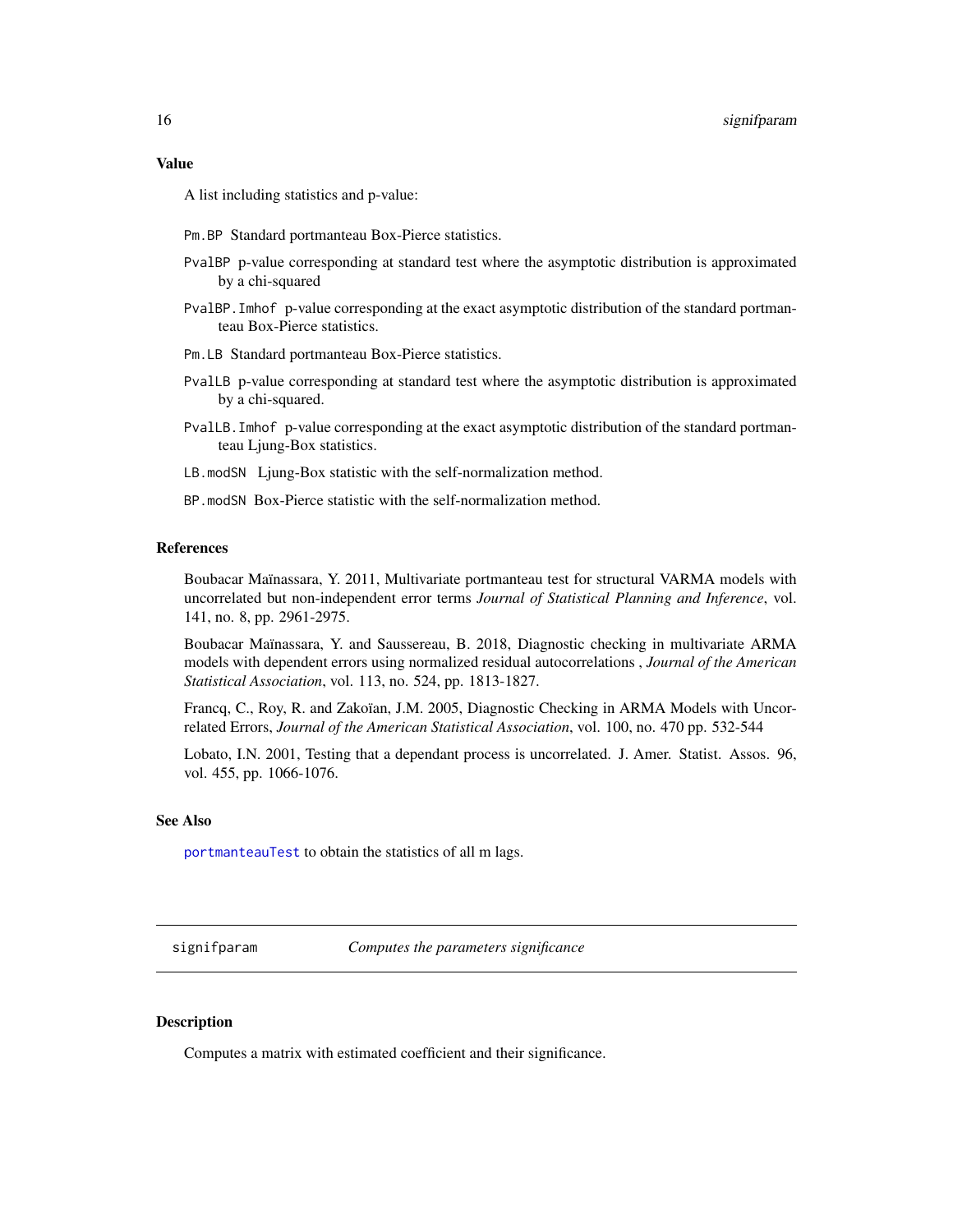#### <span id="page-16-0"></span>signifparam 17

#### Usage

```
signifparam(
 ar = NULL,ma = NULL,p = NULL,q = NULL,y,
  sd.strong = NULL,
  sd.weak = NULL,meanparam = TRUE,
 mu = NULL)
```
#### Arguments

| ar        | Vector of AR coefficients, if NULL, MA process.                                                                        |
|-----------|------------------------------------------------------------------------------------------------------------------------|
| ma        | Vector of MA coefficients, if NULL, AR process.                                                                        |
| p         | Order of AR, if NULL MA process.                                                                                       |
| q         | Order of MA, if NULL AR process.                                                                                       |
| У         | Univariate time series.                                                                                                |
| sd.strong | Standard error of time series in the strong case computed in omega, if not pro-<br>vided the function will compute it. |
| sd.weak   | Standard error of time series in the weak case computed in omega, if not provided<br>the function will compute it.     |
| meanparam | If $\mu$ of the time series needs to be computed.                                                                      |
| mu        | Value of $\mu$ , if it is known and if the meanparam is TRUE. If not known the function<br>will compute it.            |

#### Details

The function needs at least one pair between: ar and/or ma, or p and/or q to be executed. It will be faster with all the parameters provided.

#### Value

Matrix of the estimate coefficient with their significance.

coef Estimation of each coefficient.

sd Standard deviation in each case.

t-ratio T-ratio corresponding to each coefficient.

signif Significance of each parameter. Must be small, if not the parameter is not significant.

#### Examples

```
signifparam(p = 1, q = 2, y = CAC40return.sq) #The last parameter is not significant.
signifparam(p = 1, q = 1, y = CAC40return.sq) #All the parameters are significant.
```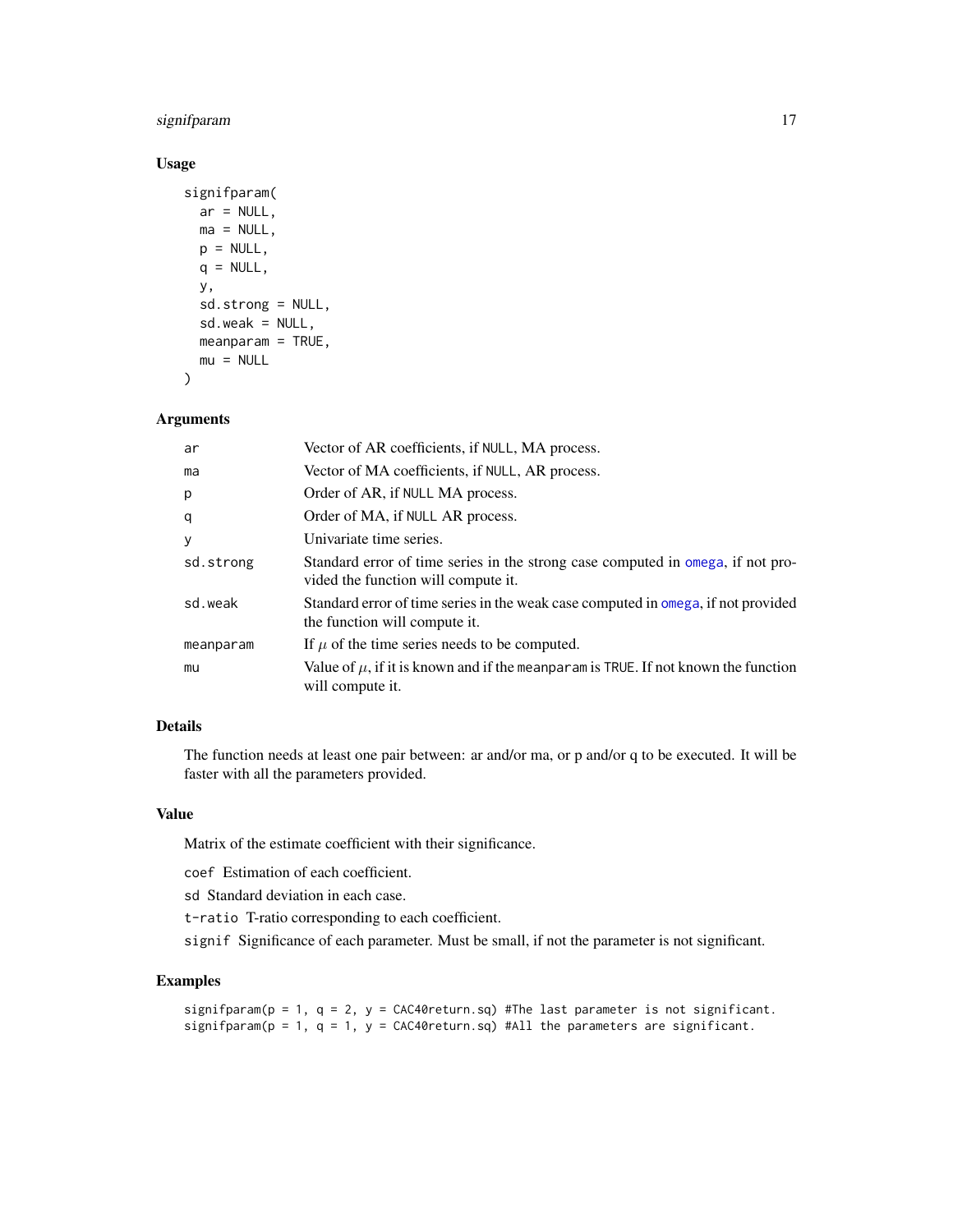<span id="page-17-0"></span>

Simulates an ARMA, AR or MA process according to the arguments given.

#### Usage

```
sim.ARMA(
  n,
  ar = NULL,ma = NULL,sigma = 1,
  eta = NULL,
 method = "strong",
 k = 1,
 mu = 0,
  ...
)
```
#### Arguments

| n       | Number of observations.                                                                                    |
|---------|------------------------------------------------------------------------------------------------------------|
| ar      | Vector of AR coefficients. If NULL, the simulation is a MA process.                                        |
| ma      | Vector of MA coefficients. If NULL, the simulation is a AR process.                                        |
| sigma   | Standard deviation.                                                                                        |
| eta     | Vector of white noise sequence. Allows the user to use his own white noise.                                |
| method  | Defines the kind of noise used for the simulation. By default, the noise used is<br>strong. See 'Details'. |
| k       | Integer used in the creation of the noise. See 'Details'.                                                  |
| mu      | Integer for the mean of the series.                                                                        |
| $\cdot$ | Arguments needed to simulate GARCH noise. See 'Details'.                                                   |
|         |                                                                                                            |

#### Details

ARMA model is of the following form :

$$
X_t - \mu = e_t + a_1(X_{t-1} - \mu) + a_2(X_{t-2} - \mu) + \dots + a_p(X_{t-p} - \mu) - b_1e_{t-1} - b_2e_{t-2} - \dots - b_qe_{t-q}
$$

where  $e_t$  is a sequence of uncorrelated random variables with zero mean and common variance  $\sigma^2 > 0$  .  $ar = (a_1, a_2, ..., a_p)$  are autoregressive coefficients and  $ma = (b_1, b_2, ..., b_q)$  are moving average coefficients. Characteristic polynomials of ar and ma must constitute a stationary process.

Method "strong" realise a simulation with gaussian white noise.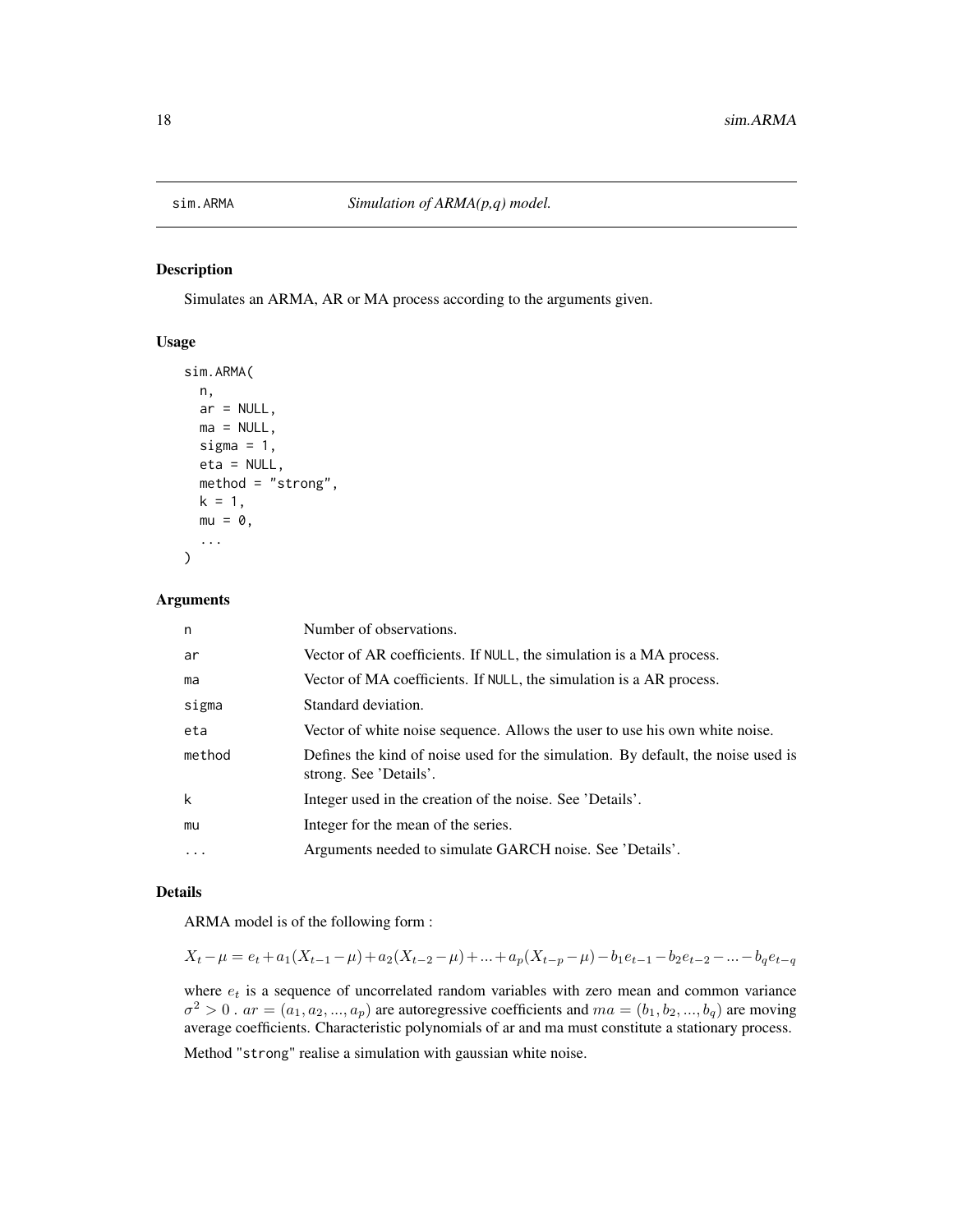<span id="page-18-0"></span>Method "product", "ratio" and "product.square" realise a simulation with a weak white noise. These methods employ respectively the functions [wnPT](#page-20-1), [wnRT](#page-22-1) and [wnPT\\_SQ](#page-21-1) to simulate nonlinear ARMA model. So, the paramater k is an argument of these functions. See [wnPT](#page-20-1), [wnRT](#page-22-1) or [wnPT\\_SQ](#page-21-1).

Method "GARCH" gives an ARMA process with a GARCH noise. See [simGARCH](#page-18-1).

#### Value

Returns a vector containing the n simulated observations of the time series.

#### References

Francq, C. and Zakoïan, J.M. 1998, Estimating linear representations of nonlinear processes, *Journal of Statistical Planning and Inference*, vol. 68, no. 1, pp. 145-165

#### See Also

[arima.sim](#page-0-0)

#### Examples

```
y <- sim.ARMA(n = 100, ar = 0.95, ma = -0.6, method = "strong" )
y2 <- sim.ARMA(n = 100, ar = 0.95, ma = -0.6, method = "ratio")
y3 <- sim.ARMA(n = 100, ar = 0.95, ma = -0.6, method = "GARCH", c = 1, A = 0.1, B = 0.88)
y4 \le -\sin A RMA(n = 100, \text{ar} = 0.95, \text{ma} = -0.6, \text{ method} = "product")y5 \le -\sin \lambda RMA(n = 100, ar = 0.95, ma = -0.6, method = "product-square")
```
<span id="page-18-1"></span>simGARCH *GARCH process*

#### Description

Simulates a GARCH process which is an example of a weak white noise.

#### Usage

 $simGARCH(n, c, A, B = NULL, ninit = 100)$ 

#### **Arguments**

| n     | Number of observations.                                                         |
|-------|---------------------------------------------------------------------------------|
| C     | Positive number.                                                                |
| A     | Vector of ARCH coefficients $>=0$ .                                             |
| B.    | Vector of GARCH coefficients $>=0$ . If NULL, the simulation is a ARCH process. |
| ninit | Length of 'burn-in' period.                                                     |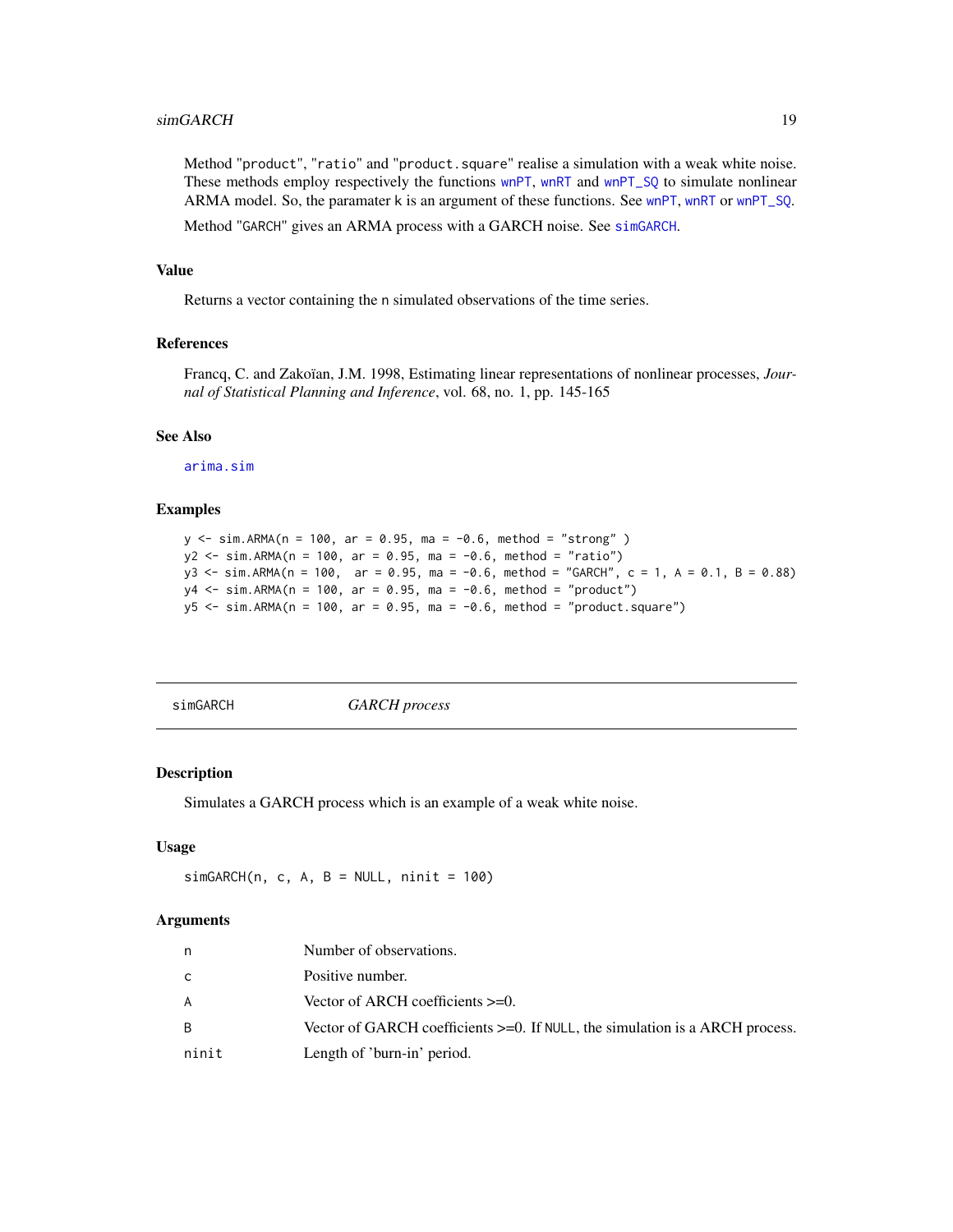<span id="page-19-0"></span>Vector of size n containing a nonlinear sequence  $\epsilon_t$  such as

$$
\epsilon_t = H_t^{1/2} \eta_t
$$

where

$$
H_t = c + a_1 \epsilon_{t-1}^2 + \dots + a_q \epsilon_{t-q}^2 + b_1 H_{t-1} + \dots + b_p H_{t-p}
$$

### References

Francq C. and Zakoïan J.M., 2010, *GARCH models: structure, statistical inference and financial applications*

#### See Also

[wnRT](#page-22-1), [wnPT](#page-20-1), [wnPT\\_SQ](#page-21-1)

#### Examples

simGARCH(100,  $c = 1$ ,  $A = 0.25$ )  $simGARCH(100, c = 1, A = 0.1, B = 0.88)$ 

VARest *Estimation of VAR(p) model*

#### Description

Estimates the coefficients of a VAR(p) model. Used in [matXi](#page-8-1).

#### Usage

VARest(x, p)

#### Arguments

| x | Matrix of dimension $(n, p+q)$ . |
|---|----------------------------------|
| D | Integer for the lag order.       |

#### Value

A list containing:

- ac Coefficients data matrix.
- p Integer of the lag order.
- k Dimension of the VAR.
- res Matrix of residuals.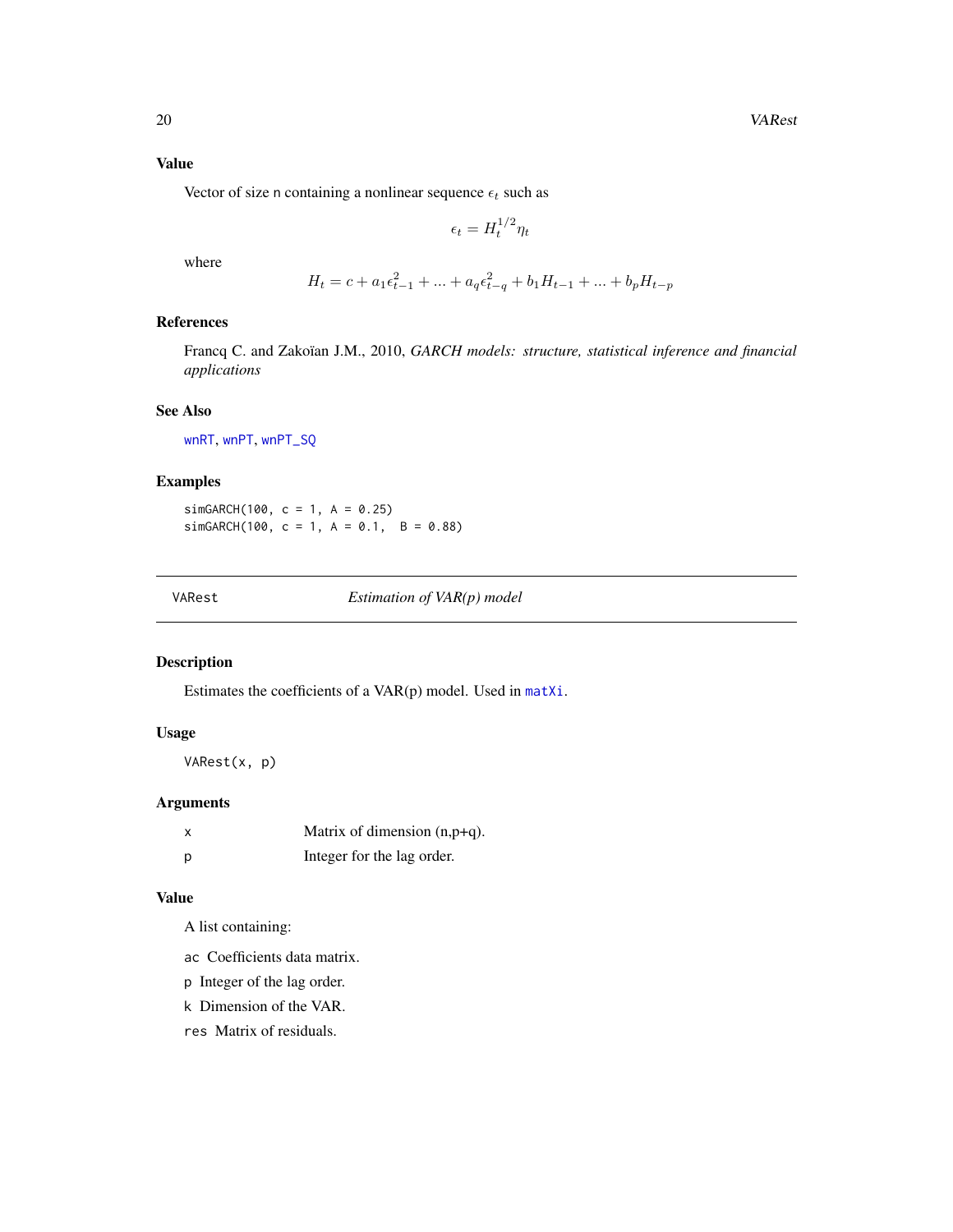<span id="page-20-1"></span><span id="page-20-0"></span>

Simulates an uncorrelated but dependant noise process.

#### Usage

 $wnPT(n, sigma = 1, k = 1, ninit = 100)$ 

#### Arguments

| n     | Number of observations.                                               |
|-------|-----------------------------------------------------------------------|
| sigma | Standard deviation.                                                   |
| k     | Integer corresponding to the number of past observation will be used. |
| ninit | Length of 'burn-in' period.                                           |

#### Value

Vector of size n containing a nonlinear sequence  $X_i$  such as  $X_i = Z_i Z_{i-1}...Z_{i-k}$ , where  $Z_i$  is a sequence of iid random variables mean-zero random variable with variance  $\sigma^2$ .

#### References

Romano, J. and Thombs, L. 1996, Inference for autocorrelation under weak assumptions, *Journal of the American Statistical Association*, vol. 91, no. 434, pp. 590-600

### See Also

[wnRT](#page-22-1), [wnPT\\_SQ](#page-21-1), [simGARCH](#page-18-1)

#### Examples

wnPT(100) wnPT(100, sigma = 1, k = 1)  $wnPT(100, k = 0)$  #strong noise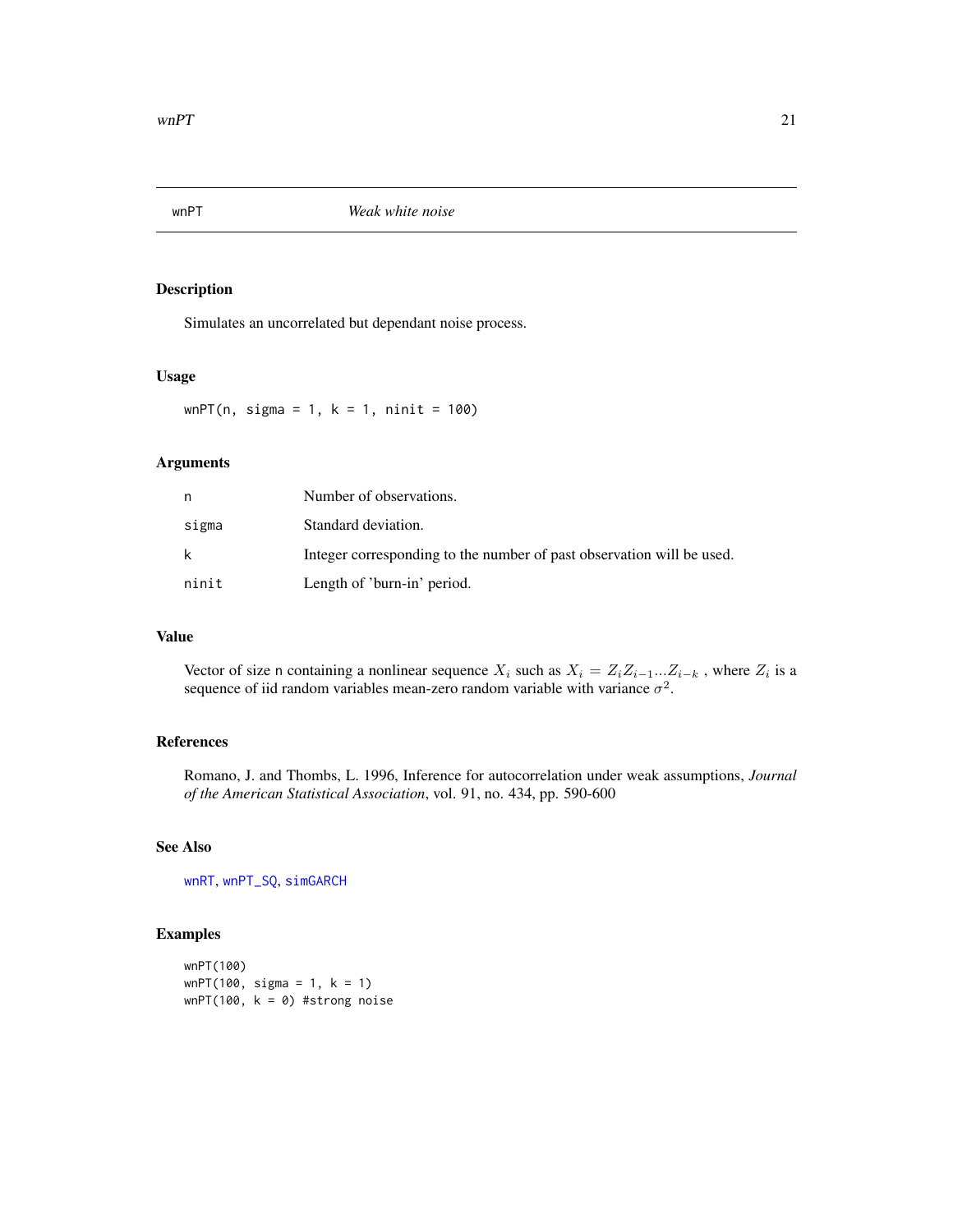<span id="page-21-1"></span><span id="page-21-0"></span>

Simulates an uncorrelated but dependant noise process.

#### Usage

 $wnPT_SQ(n, sigma = 1, k = 1, ninit = 100)$ 

#### Arguments

| n     | Number of observations.                                               |
|-------|-----------------------------------------------------------------------|
| sigma | Standard deviation.                                                   |
| k     | Integer corresponding to the number of past observation will be used. |
| ninit | Length of 'burn-in' period.                                           |

#### Value

Vector of size n containing a nonlinear sequence  $X_i$  such as  $X_i = Z_i^2 Z_{i-1}...Z_{i-k}$ , where  $Z_i$  is a sequence of iid random variables mean-zero random variable with variance  $\sigma^2$ .

### References

Romano, J. and Thombs, L. 1996, Inference for autocorrelation under weak assumptions, *Journal of the American Statistical Association*, vol. 91, no. 434, pp. 590-600

#### See Also

[wnRT](#page-22-1), [wnPT](#page-20-1), [simGARCH](#page-18-1)

#### Examples

wnPT\_SQ(100)  $wnPT_SQ(100, sigma = 1, k = 1)$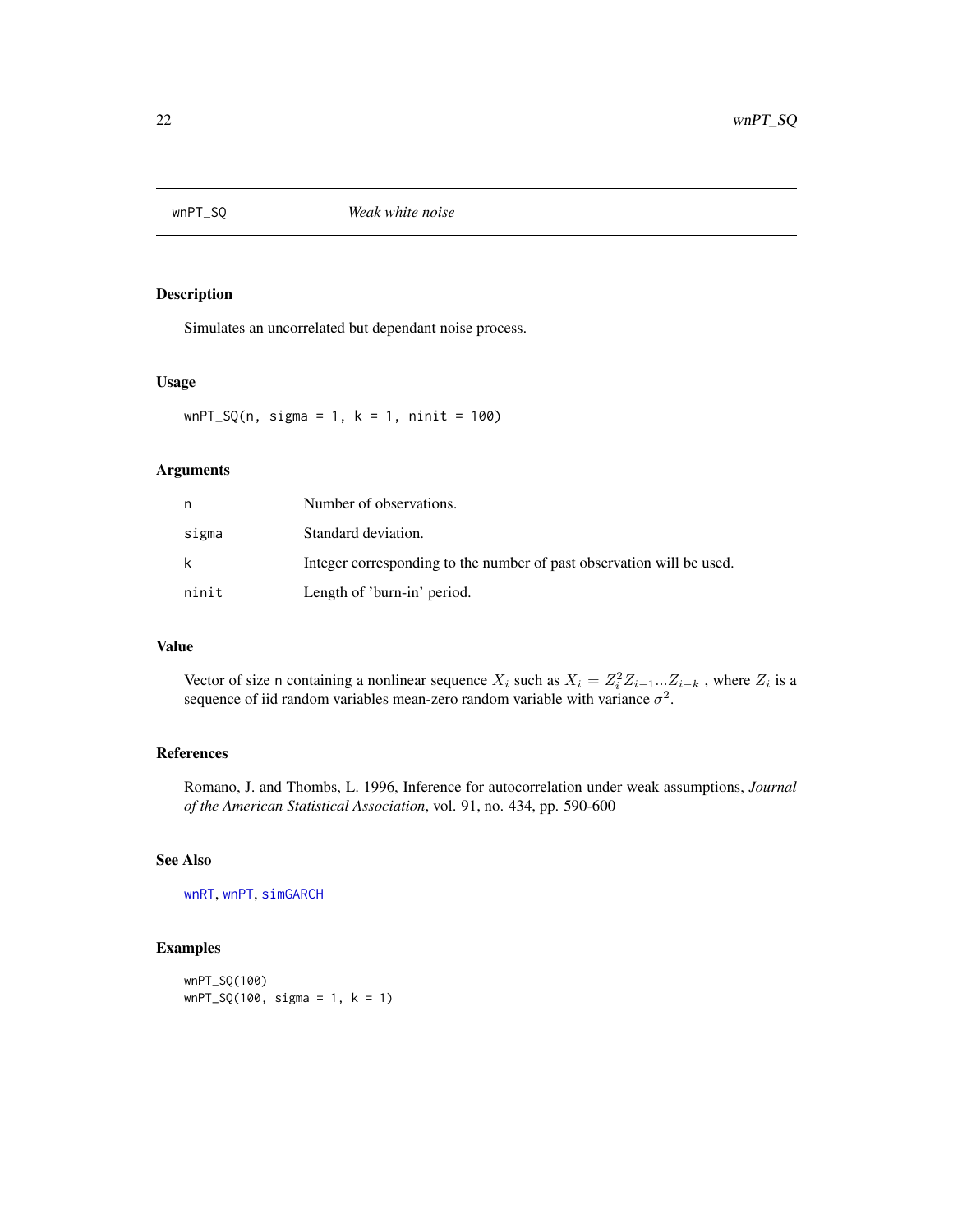<span id="page-22-1"></span><span id="page-22-0"></span>

Simulates an uncorrelated but dependant noise process.

#### Usage

wnRT(n, sigma = 1,  $k = 1$ , ninit = 100)

#### Arguments

| n     | Number of observations.                         |
|-------|-------------------------------------------------|
| sigma | Standard deviation.                             |
| k     | Integer $\neq 0$ to prevent a zero denominator. |
| ninit | Length of 'burn-in' period.                     |

#### Value

Vector of size n containing a nonlinear sequence  $X_i$  such as  $X_i = \frac{Z_i}{|Z_{i+1}|+k}$ , where  $Z_i$  is a sequence of iid random variables mean-zero random variable with variance  $\sigma^2$ .

### References

Romano, J. and Thombs, L. 1996, Inference for autocorrelation under weak assumptions, *Journal of the American Statistical Association*, vol. 91, no. 434, pp. 590-600

#### See Also

[wnPT](#page-20-1), [wnPT\\_SQ](#page-21-1), [simGARCH](#page-18-1)

#### Examples

wnRT(100) wnRT(100, sigma = 1)